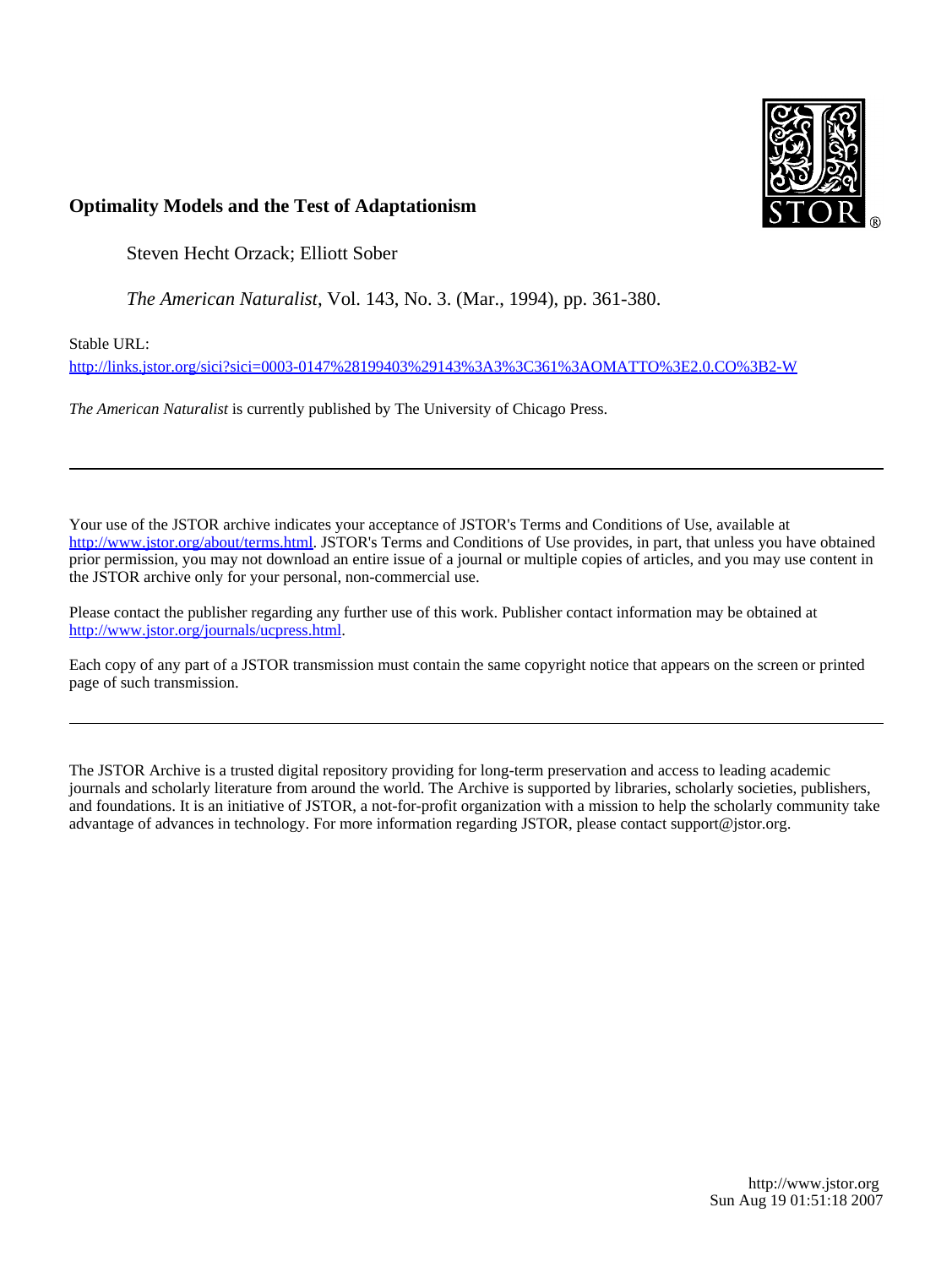--

# OPTIMALITY MODELS AND THE TEST OF ADAPTATIONISM

STEVEN HECHT ORZACK\* AND ELLIOTT SOBERT

"Department of Ecology and Evolution, 1101 East 57th Street, University of Chicago. Chicago. Illinois 60637: +Philosophy Department. University of Wisconsin. Madison. Wisconsin 53706

Sltbrnitted September *28, 1992;* Revised April *2, 1993;* Accepted April *19, 1993* 

Abstract.—The use of optimality models in the investigation of adaptation remains controversial. Critics charge that advocates of the optimality approach assume that the traits they analyze are optimal. Advocates of the approach deny this but admit to assuming that the traits have adaptive explanations. This controversy is part of the ongoing debate about adaptationism. We believe that this controversy remains unresolved in part because of ambiguity in the definition of adaptationism. In this article, we clarify the thesis of adaptationism, show how the structure of optimality models relates to that thesis, and describe how the thesis of adaptationism is testable. In addition, we describe the types of analyses that are essential to a test of an optimality model if the optimality of the trait is to be assessed and if assessments of the success of specific models are to contribute to a test of adaptationism. These analyses allow one to distinguish between the hypothesis that natural selection has had some influence or an important influence on a trait and the hypothesis that the trait is optimal. At present, to our knowledge, there are only two sets of studies in evolutionary biology in which this critical distinction has been made.

Although the controversy over adaptationism has gone on for many years, several important issues have not been resolved. First, adaptationism has not been clearly defined. Second, it has remained unclear as to how adaptationism is testable, how the testing of specific optimality models is involved in that test, and how the test of a specific model should be structured in order to assess the hypothesis of optimality. We address these issues in this article. Some of our discussion of optimality models will focus on evolutionarily stable strategy (ESS) models because the relevant theory illustrates an important distinction we will make concerning different hypotheses about the power of natural selection. Despite this focus, our arguments apply to any optimality model and, more generally, to any model used to support the claim that natural selection is the only important cause of a trait.

#### DEFINING OPTIMALITY

Instead of the population-genetic elaboration of genetic mechanisms and of modes of selection as a means of assessing the adaptiveness of traits, optimality analysis focuses on the determination of evolutionarily stable phenotypes. A phenotype of an individual is optimal (relative to a variety of alternatives) because it outperforms the other phenotypes and thereby results in a higher fitness. (The

Am. Nat. 1994. Vol. 143, pp. 361-380.

<sup>0 1994</sup> by The University of Chicago. 0003-0147/94/4303-0001\$02.00. All rights reserved.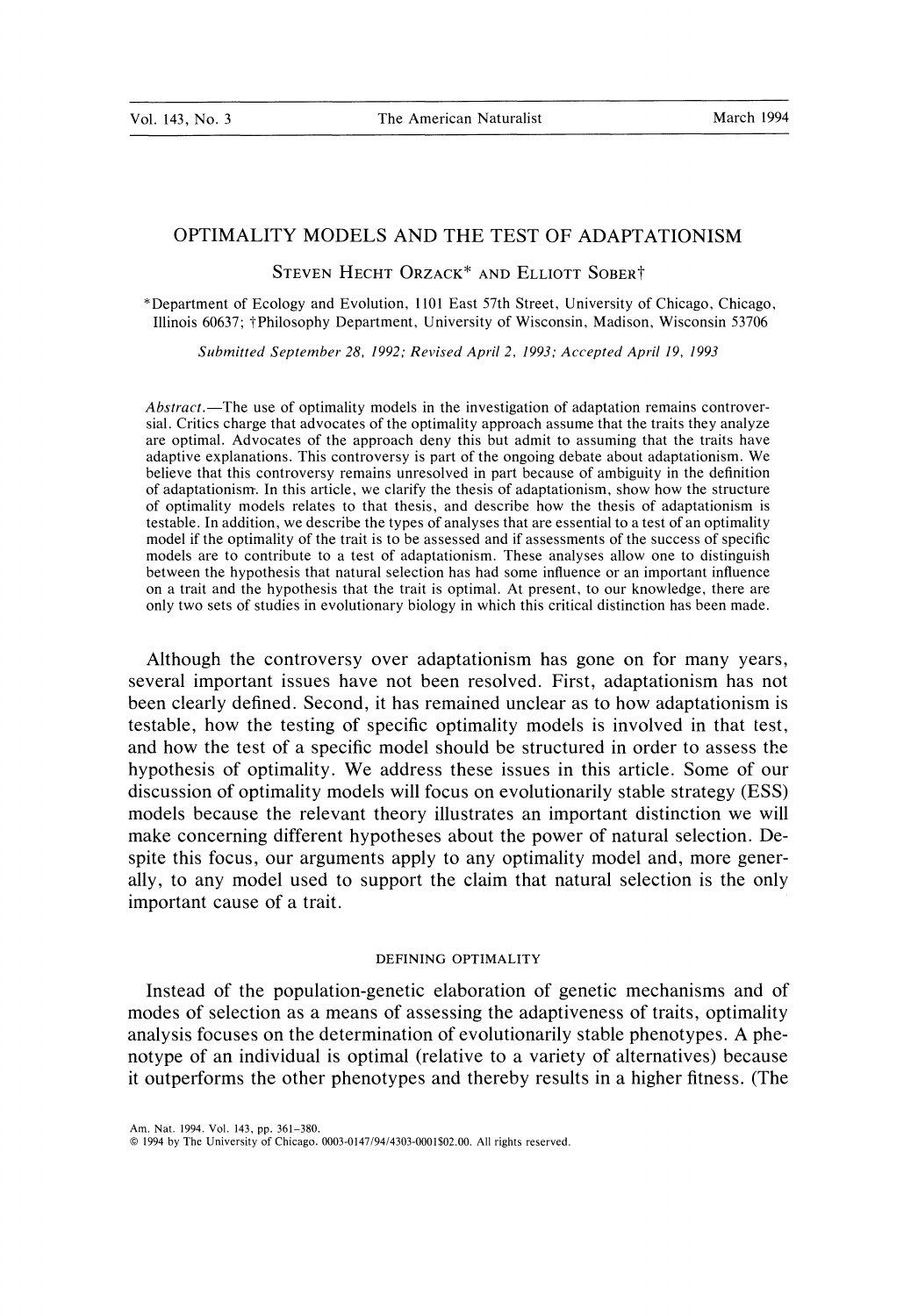362 THE AMERICAN NATURALIST

fitness measure used will, of course, depend on the nature of the trait.) As a result, other phenotypes are eliminated from the population (or nearly so) or prevented from invading (see Maynard Smith 1982; Hines 1987; and Parker and Maynard Smith 1990 for further details). The rationale for the focus on phenotypes is the notion that natural selection will overcome any genetic or developmental constraints on an evolutionarily important trait. Perhaps the main motivation for the focus on stability is that many of the traits of interest to optimality modelers, such as feeding behaviors or sex ratios, are regarded as so clearly related to evolutionary success that it is reasonable to think that natural selection must lead to the appearance of an evolutionarily stable phenotype (cf. Eshel 1982).

#### DEFINING ADAPTATIONISM

Assessing the validity of the optimality approach is part of the larger project of evaluating the thesis of adaptationism. What does this thesis mean? In order to answer this question, it is useful to distinguish three propositions that concern some trait T of an *individual* in a given population:

- (U) Natural selection played some role in the evolution of  $T$ . (U stands for ubiquitous since we believe this proposition applies to most traits.)
- (I) Natural selection was an important cause of the evolution of  $T$ . (I stands for important.)
- (O) Natural selection is a sufficient explanation of the evolution of  $T$ , and  $T$  is locally optimal. (O stands for optimal.)

These propositions are presented in order of increasing strength. Proposition (0) entails (I) but not conversely, and (I) entails (U) but not conversely. The phrases *important cause, sufficient explanation, and <i>locally optimal* require clarification, which we provide later.

To understand the contrast between (U) and (I), consider the dynamics of a trait controlled by two alleles A and *a* at a single diploid locus that is affected only by selection and genetic drift. Let *A* be completely dominant over *a,* where the fitnesses of AA and Aa are related to the fitness of aa as  $1:1 - s$ , where s is small but positive. Let  $N$  be the effective population size. Then the two alleles are said to be effectively neutral if  $2Ns \ll 1$  (Crow and Kimura 1970). In this case, (U) is true but (I) is not. Natural selection occurs, but it is not an important cause of allele frequency change; that is, when predicting, say, the mean phenotype, natural selection can be ignored with no loss of accuracy. When the inequality is reversed, (U) and (I) are both true; natural selection not only occurs, but it is an important cause.

The distinction between  $(I)$  and  $(O)$  is illustrated by the case of a trait controlled by a single diallelic locus subject to natural selection in an infinite panmictic population. Suppose that the trait of the heterozygote has the highest fitness. Proposition (I) is true because natural selection cannot be ignored when predicting, say, the mean trait value. Yet since heterozygotes do not breed true, (0) is not true because this genetic constraint prevents fixation of the optimal trait.

There is a big difference between saying that natural selection was an important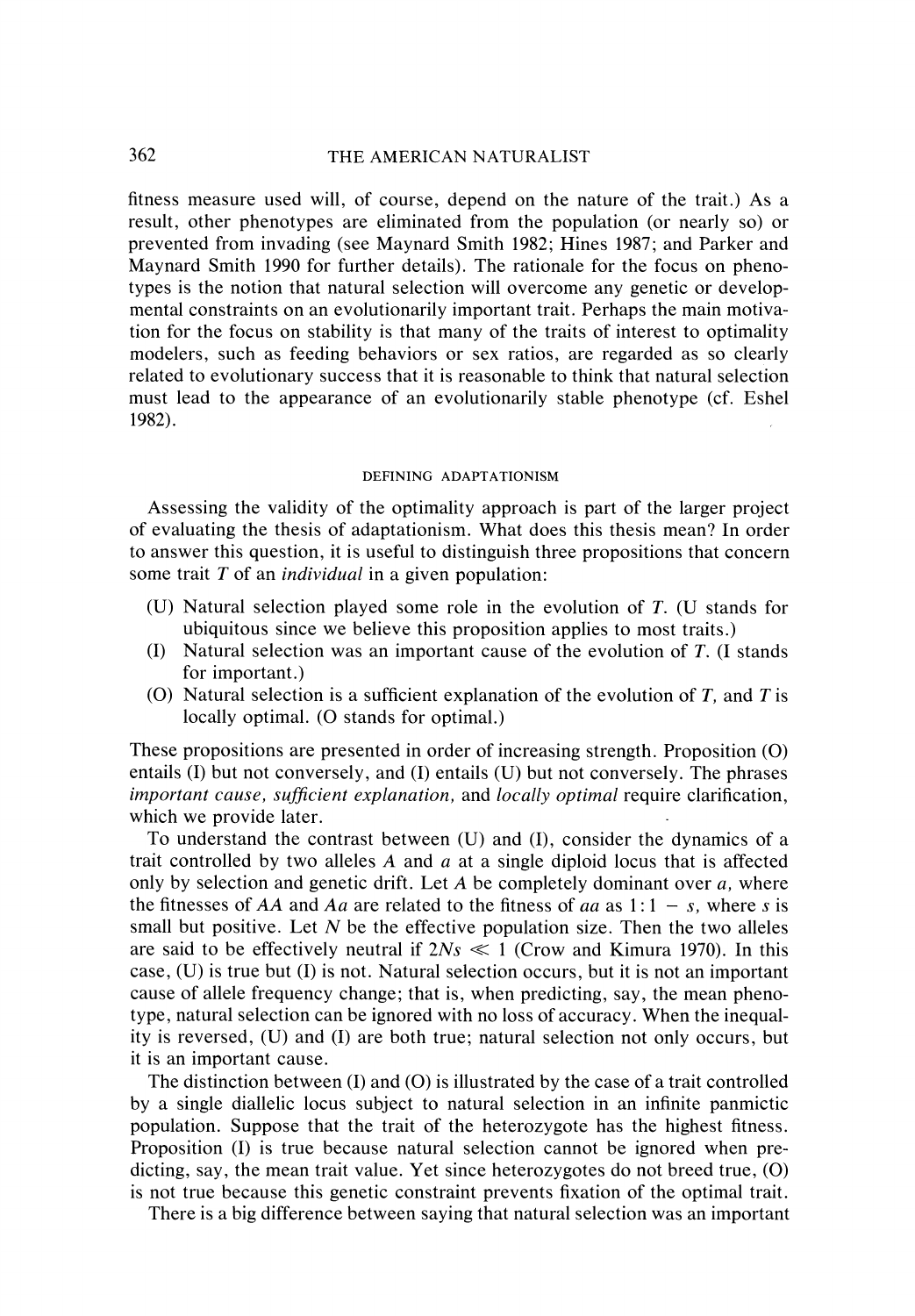cause of the evolution of a particular trait and saying that it was the only important cause. It is this contrast that underlies one difference between  $(I)$  and  $(O)$ . In the model of selection and drift, for example, when  $2Ns \approx 1$ , it would be a mistake to predict the mean trait value by assuming that drift played no role. In this case,  $(I)$  is true but  $(O)$  is false. Natural selection is not a sufficient explanation of the trait's mean value, even though natural selection is an important factor at work. More specifically, we define the concept of sufficient explanation by reference to the predictions one obtains from a "censored" model (i.e., a model in which the only evolutionary force is natural selection). Optimality models are censored models of this kind. In effect, such a model says that there was no mutation pressure, that genetic drift did not significantly interfere with selective dynamics or with the attainment of the optimum by individuals, and so on. If the predictions of this model fit the observations in a statistical sense (see below),  $(0)$  can be regarded as true. Natural selection here provides a sufficient explanation because taking other factors into account could not significantly enhance the predictive accuracy of the optimality model. The factors we have in mind here include mutation, migration, genetic drift, and genetic and phylogenetic constraints. Obviously, an optimality model must still contain constraints in order for it to be well motivated. So, for example, in many sex ratio models the optimal sex ratio is selected from among competing phenotypes whose brood sizes are constrained to be equal. The retention of such constraints in the censored model reflects the fact that in all optimization analyses, some features of the biology are assumed to be "global" constraints (i.e., to be invariant across individuals), while others are assumed to be potentially subjected only to "local" constraints like genetic drift and pleiotropy and therefore capable of evolving to an optimal state. The important issues of how global and local constraints are meaningfully distinguished and of how the presence of constraints can be meaningfully reconciled with optimality are partially addressed later.

We stress that all claims of optimality imply that natural selection is a sufficient explanation of the population phenotype. The reverse is not true in that evolution driven *only* by natural selection can occur in situations in which there cannot be an optimal phenotype, by definition. One such instance is when natural selection acts on a temporally varying trait for which all individuals have the same mean and variance (see, e.g., Kimura 1954; Glllespie 1977). Another instance can be seen by considering a selective model of the evolution of, say, habitat preferences in which it is assumed that each individual has a fixed preference and all offspring of a given rnother have her habitat preference. Suppose the model predicts an equilibrium with a mix of phenotypes. By assumption, natural selection is not impeded by any kind of local genetic constraint, genetic drift, migration, or mutation. However, it is not a sufficient explanation of individual phenotypes because some nonselective process explains the differences *among* individuals in the population. That natural selection here is a sufficient explanation of the *group* phenotype does not mean that it explains the trait of each individual. A claim of optimality cannot be defended in this instance. Consider, in contrast, a selective model in which it is assumed that mothers differ in the mix of fixed habitat preferences that each passes on to her set of offspring. The new model predicts the same mix of phenotypes at equilibrium as the old model did. However, this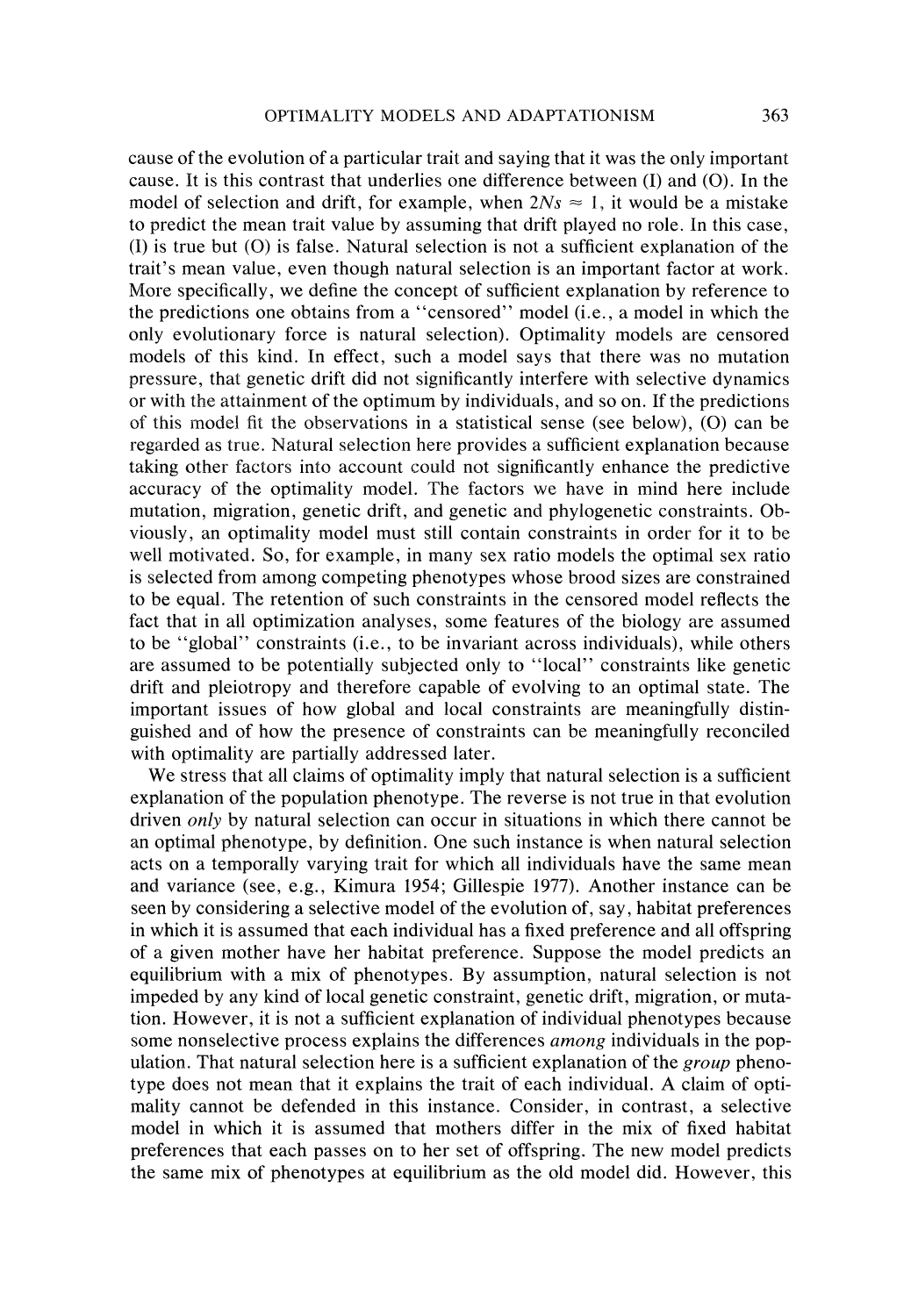mix can be manifested by  $a$  mother in that her set of offspring could display the correct proportions of habitat preferences. The trait would be locally optimal in a particular population if every mother assigned the fixed habitat preferences with the correct proportions (corresponding to the predicted population mix). We have defined optimality and adaptationism (discussed later) in terms of explaining individual phenotypes in a given population in order to reflect the traditional and, in our opinion, generally well motivated focus of almost all adaptationists.

Of course, additional considerations may contribute to a decision to accept a claim as to the sufficiency of natural selection even given statistical accuracy of the censored model's predictions. For example, Gillespie (1977) showed that a neutral model and a selective model of trait evolution have the same sampling distribution. Natural selection is a sufficient explanation of trait evolution in the selective model because constraints, mutation, migration, and genetic drift are excluded. Yet even exact congruence of the sampling distribution and an observed distribution would not support acceptance of the sufficiency of natural selection because the neutral model also fits the data. Similarly, an optimal explanation of a trait does not have precedence over nonoptimal or nonselective explanations. If competing explanations work equally well, additional data or analyses are needed.

We note that the claim that a trait is "adaptive" differs markedly from the claim that proposition (0) is true. It is one thing to believe that natural selection is involved in the evolution of, say, the vertebrate eye; it is something quite different to believe that the eye is optimal.

We now can turn to the question of what adaptationism is. An adaptationist view of a trait is given by (0). Adaptationists do not deny that factors other than natural selection played some role in evolution. However, they believe that these other influences may safely be ignored. This is a stronger claim than the more modest claims of propositions (U) and (I). Adaptationists are often prepared to concede that (0) and even (I) may be false with respect to molecular traits (see, e.g., Maynard Smith 1978). This makes it reasonable to formulate the thesis of adaptationism as

Natural selection is a sufficient explanation for most nonmolecular traits, and these traits are locally optimal.

This is a generalization of (0).

### IS ADAPTATIONISM TESTABLE?

If adaptationism were the claim that all nonmolecular traits were locally optimal, a single counterexample would be enough to refute it. However, this strong form of adaptationism is something that few biologists would endorse. We believe that our formulation is closer to the real issue that currently exercises biologists.

A possible complaint about our formulation of adaptationism is that it is untestable. The thought behind this criticism might be that if one optimality model is refuted in the analysis of a trait, this outcome can be attributed to ignorance of the biology involved and another such explanation can be constructed; as a result, the assumption of optimality need not be questioned (see Lewontin 1978; May-

364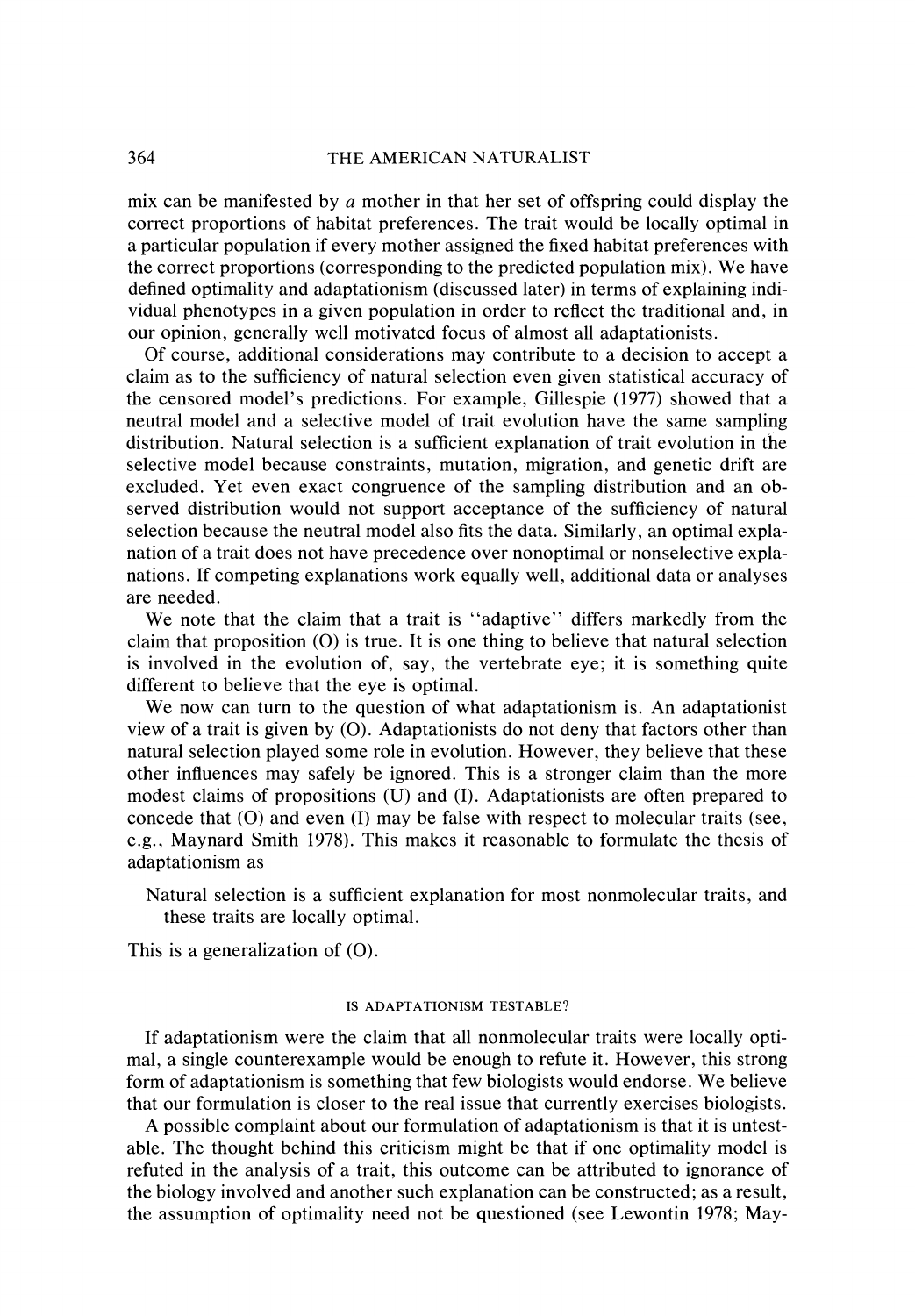nard Smith 1978; Gould and Lewontin 1979; Mayr 1983; Sober 1988; Cain 1989; Mitchell and Valone 1990; and Parker and Maynard Smith 1990 for claims and counterclaims about this issue).

It is worth pondering the full implications of this familiar line of argument. If adaptationism is untestable, so is pluralism (the view that several forces have contributed significantly to evolutionary change). After all, nonoptimal or nonadaptive "just so" stories are as easy to construct as optimal ones. For those of us who hope that generalizations about how evolution usually works are not beyond the reach of science, this charge of untestability must be countered. We think adaptationism is testable by the accumulation of successes and failures of *specific* optimality models (see below) and that there is no general prior issue of testability to be resolved about such models.

The importance we attach to testing specific models reflects our belief that some of the most important issues about adaptationism have been obscured in the debate between those who believe that traits are usually not locally optimal and those who believe that they almost certainly must be. We agree and disagree with both sides of this debate. On the one hand, we agree that population-genetic data and theory reveal no general reason why optimality is to be expected, although this is a possibility for any given trait. On the other hand, we agree that natural selection is ubiquitous, but we do not believe that optimality should be assumed just because it could occur (see the discussion of optimality as a null hypothesis in Parker and Maynard Smith 1990). We can think of no prior reason why an optimality model cannot provide a correct explanation of a particular trait. One cannot refute the notion of optimality simply by affirming the general importance of understanding context, interaction, and the particularity of nature. Indeed, one could think of prior reasons why any particular evolutionary outcome should not occur. Consider, for example, why heterozygotes for the sickle-cell trait "should" not have an advantage in human populations in Africa. After all, heterozygote advantage is rare in a general sense. Yet, biologists generally agree that it is present in this instance.

Accordingly, we believe that the critical question to be asked about optimality models is not "Is the general approach correct?" but instead "How should specific models be tested?" Our answer to the latter question, if correct. is worth noting, since optimality models have rarely been examined in the way we will propose. In conjunction with our proposal, we will argue that the common practice of qualitatively testing the predictions of optimality models is a very weak scientific exercise at best and an approach that will not lead to a valid assessment of the thesis of adaptationism.

As noted earlier, our focus is on all models used to support claims that a trait is locally optimal. In the following section, we focus on one type of optimality model, the ESS model (see Maynard Smith 1982), because the important distinction between  $(I)$  and  $(O)$  is especially clear in this context.

#### EVOLUTIONARILY STABLE STRATEGIES AND STATES

Evolutionarily stable strategy models are an important subclass of optimality models that are often used to analyze traits whose "payoff" is frequency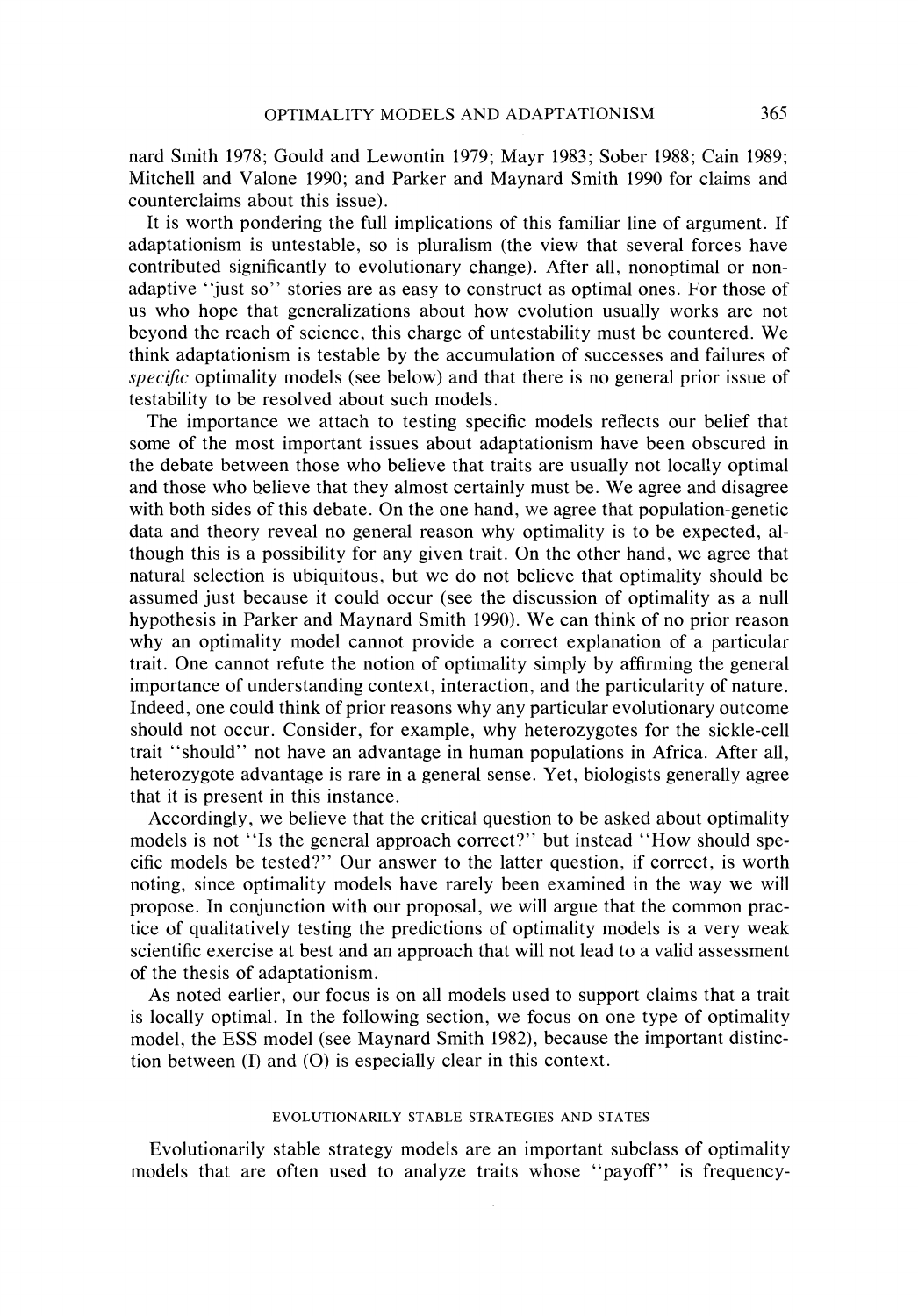dependent. A phenotype is an ESS (relative to a variety of alternatives) if, when fixed (or nearly so), none of the other phenotypes can enter the population (see Maynard Smith 1982; Hines 1987, 1990 for further details).

An ESS can be of two types. A "pure" strategy is one in which a single phenotype is manifested by an individual. Such a strategy can be a conditional phenotype, in that, for example, an individual always manifests one trait when young and always another trait when old. A "mixed" strategy, in contrast, is one in which an individual can manifest any one of a set of phenotypes at a particular time, the choice being random. If A and B are phenotypes, then "Always produce A" is a pure strategy and "Produce A  $x\%$  of the time and B (100 - x)% of the time" is a mixed strategy.

An evolutionarily stable state, on the other hand, describes a group "phenotype" without specifying the phenotypes of individuals. When a pure strategy is fixed, the terms *strategy* and *state* may be used interchangeably. However, when the equilibrium involves a mix of phenotypes, it is worth taking care in how the terms are applied. Suppose the evolutionarily stable state is  $x\%$  A and (100 **x)%** B. This state is compatible with many arrays of individual strategies. One possibility is that x% of the individuals always produce A and  $(100 - x)\%$  of the individuals always produce B. Another possibility is that each individual produces A  $x\%$  of the time and B (100 -  $x\%$  of the time. We will refer to the first as a polymorphism of pure strategies and to the latter as a monomorphic mixed strategy. Of these two possibilities, only the latter is an ESS.

Evolutionarily stable strategy models differ in their formal consistency with both arrangements (Thomas 1984). But given that a model is consistent with both, which configuration should we expect to find in a natural population to which the model is said to apply? The expectation is that an evolutionarily stable state should be realized as an ESS. The reason is that a selective benefit accrues to individuals possessing the ESS if the population is finite in size and thereby not at selective equilibrium (Hines 1980, 1982). This point has been made in the context of specific ESS models by Maynard Smith (1988) and Vickery (1988) (see also Verner 1965; Lloyd 1983; Poethke 1988).

Understanding the distinction between an ESS and an evolutionarily stable state is critical to understanding what the structure of a test of *any* optimality model should be if (0) is to be assessed. One cannot draw a conclusion about the optimality of individual phenotypes simply from the fact that the population exhibits a particular phenotype (e.g., an evolutionarily stable state). It is entirely possible that a population exhibits the evolutionarily stable state (natural selection thereby being a sufficient explanation of the population phenotype) and yet no individual manifests the optimal phenotype (i.e., the ESS). It follows that claims about the optimality of an observed phenotype advanced in the light of an optimality model must stem from comparisons of what individual organisms are doing (see below).

An evolutionarily stable state and an ESS differ significantly in their implications as to the power of natural selection. The presence of an evolutionarily stable state is evidence only that natural selection has played an important role in specifying the population phenotype and so leaves open the possibility that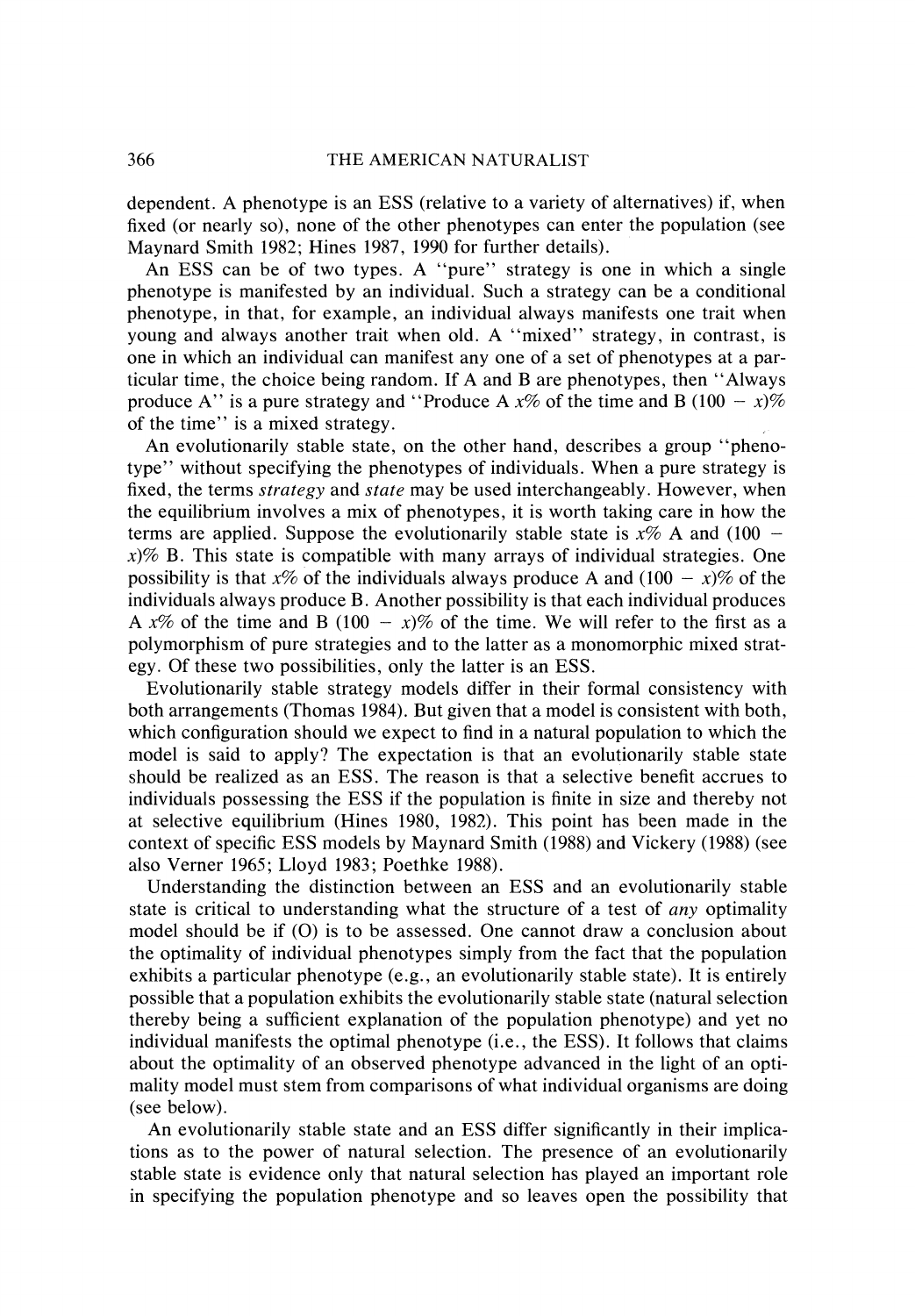within-population differences in phenotype are the result of a nonselective process. In contrast, the presence of an ESS is evidence that natural selection has produced a locally optimal phenotype. Accordingly, the distinction between state and strategy parallels the distinction between (I) and (0).

#### QUALITATIVE AND QUANTITATIVE TESTING

It is often maintained that optimality models provide "qualitative" predictions about data. Typically, in such a test a predicted trend is compared statistically with trends in the data. For example, given a prediction that a sex ratio should be female biased, one would assess theoretical success by determining whether, say, the average observed sex ratio was female biased. Although qualitative tests can be useful for some purposes (discussed later), there is a danger that investigators will adopt arbitrary and variable criteria for assessing the outcome of such tests. Indeed, in some instances, investigators have adopted contradictory criteria (see the examples depicted in fig. 1 of Orzack 1990). Perhaps the main defect in such assessments is that they usually are not based on a prior expectation as to what constitutes an unacceptable match between theory and data. The absence of prior criteria is especially problematic because it can lead to the too-easy acceptance of an optimality explanation for a particular trait. This imprecision will undermine the validity of the test of adaptationism (see below).

An additional problem with qualitative testing is that it often leads investigators to make visual assessments of the quantitative fit between predictions and data. Such assessments have tremendous potential for subjectivity. Witness the contradictory character of conclusions elicited by the sex ratio data of Werren (1980). Thornhill and Alcock (1983, p. 71) claim that the ESS "predictions are met with incredible precision." Similarly, after presenting a plot with some of the more deviant data missing, Trivers (1985, p. 285) states that the data "match closely the predicted values" and invites the reader to "notice the close fit of observed sex ratios to [the prediction]." In contrast, Leigh (1986, p. 207) claims, "There is a great deal of scatter about the quantitative prediction." None of these assessments can be regarded as meaningful in the absence of reasonable statistical criteria relating to the fit between predictions and data.

The presence of such criteria serves to distinguish between a qualitative test of a model (as defined earlier) and a quantitative test. In the latter, the investigator determines whether the model's numerical predictions are quantitatively accurate (i.e., whether they fit the numerical values in the data given standard assumptions about the nature and extent of sampling error). For example, in the case of the female-biased sex ratio just mentioned, one could determine whether the 95% confidence interval of the average of the data encompasses the prediction.

#### THE STRUCTURE OF A TEST FOR AN OPTIMALITY MODEL

Two questions can be asked about any causal model. One can ask whether the model describes some of the important processes underlying the data. Alternatively, one can ask whether the model describes all of the important processes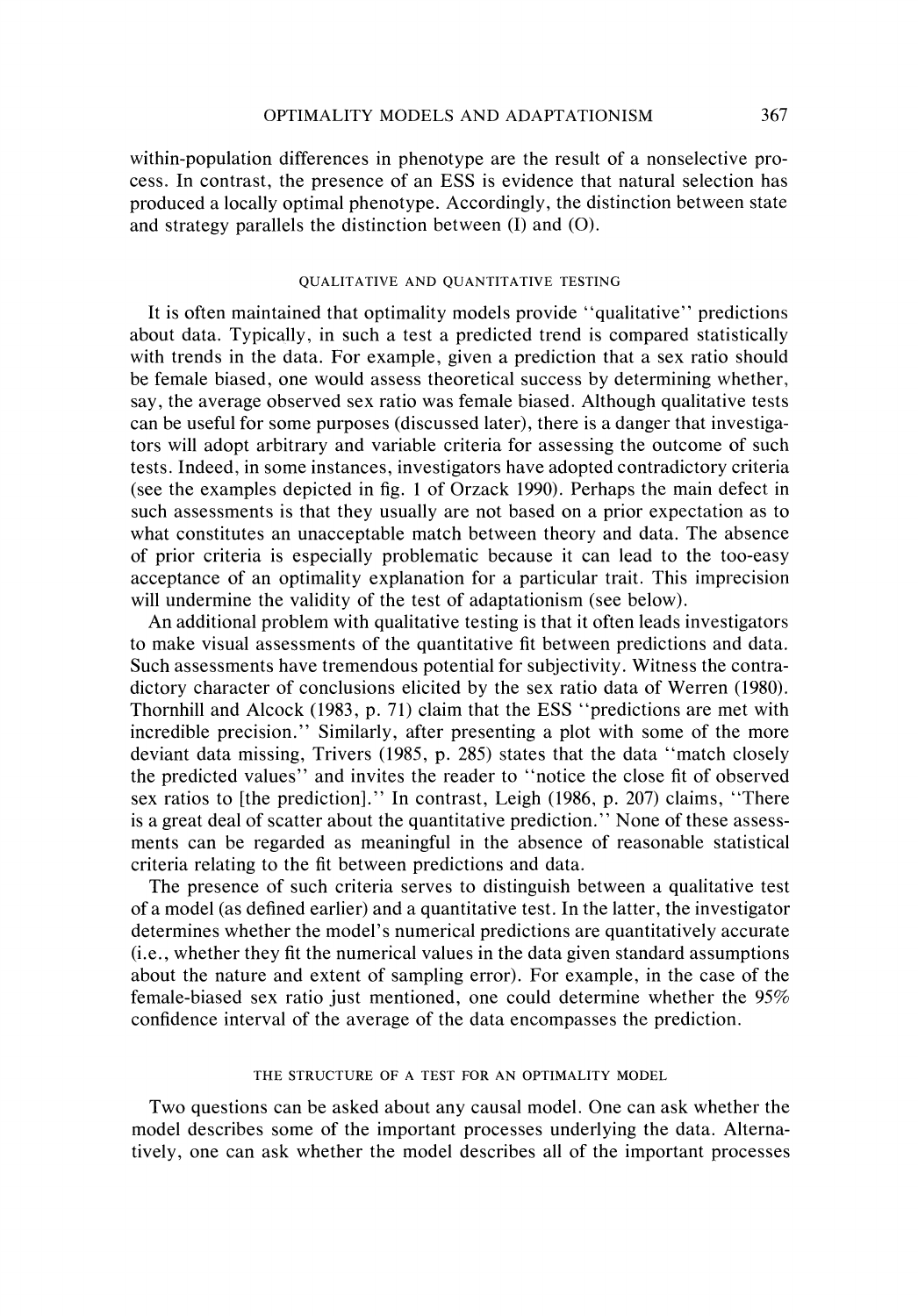that need to be taken into account. In the context of our discussion of adaptationism, this distinction corresponds to the question of whether  $(I)$  or  $(O)$  correctly characterizes the relationship between data and the predictions of an optimality model. Consequently, talk about "testing a model" is ambiguous; it could mean that we are either testing  $(I)$  or testing  $(O)$ . These considerations lead to a two-part test of an optimality model.

The first part is a comparison of observations and model predictions in which the quantitative accuracy of predictions is determined on the basis of standard statistical criteria. In addition to being the only objective way of determining whether a trait is locally optimal, a test of quantitative accuracy also allows one to determine whether models differ in the accuracy of their predictions.

An important clarification is needed with respect to the concept of quantitative accuracy. The level of analysis of an optimality model is the phenotype of an individual over its lifetime (or over some significant part thereof). Recall that the causal basis of such an optimality model is that a selective advantage accrues to the *individual* with a superior phenotype. This superiority implies that other phenotypes will be eliminated from the population (or nearly so) or prevented from entering it. To this extent, it is essential to assess quantitative accuracy with respect to a statistical description of *an* individual. This could be gained either by tracking individuals or by averaging the phenotypes of individuals derived from, say, an isofemale strain. The suitability of either approach obviously depends on the organism and trait in question.

The notion of optimality requires that one address the issue of individual variation. Indeed, the traits treated in many optimality models are of such palpable evolutionary significance that variation cannot be dismissed as mere bothersome noise. Perhaps within-population differences in, say, bristle number pose no great challenge to adaptationism; one can always say that such differences are selectively irrelevant. Proponents of the optimality approach, having spoken about the evolutionary importance of the traits they analyze (e.g., foraging behavior), cannot dismiss variation in this way. (This point has been acknowledged by some adaptationists; see, e.g., Cheverton et al. 1985.) The reason, of course, is that phenotypic variation could be due to evolutionary influences such as genetic constraints which prevent natural selection from creating the optimal phenotype. Without data on individual variation, the question of local optimality is left unaddressed.

There is no reason to think that optimality models cannot be quantitatively accurate. Lest the reader think we are "setting up" such models for attack in this regard, we note that many of their proponents share our view about the importance of quantitative accuracy as an indicator of theoretical success and about the potential that optimality models have for possessing this accuracy. There is no other explanation for numerous references in the literature to the quantitative agreement of data with the predictions, for example, of optimal foraging models (see, e.g., Stephens and Krebs 1986, table 9.1) or ESS models (see, e.g., Herre et al. 1987, p. 237). It is a separate matter that we happen to regard almost all such claims as unsubstantiated. (Our motivations for this statement are that quantitative testing has in fact often not occurred-instead a qualitative test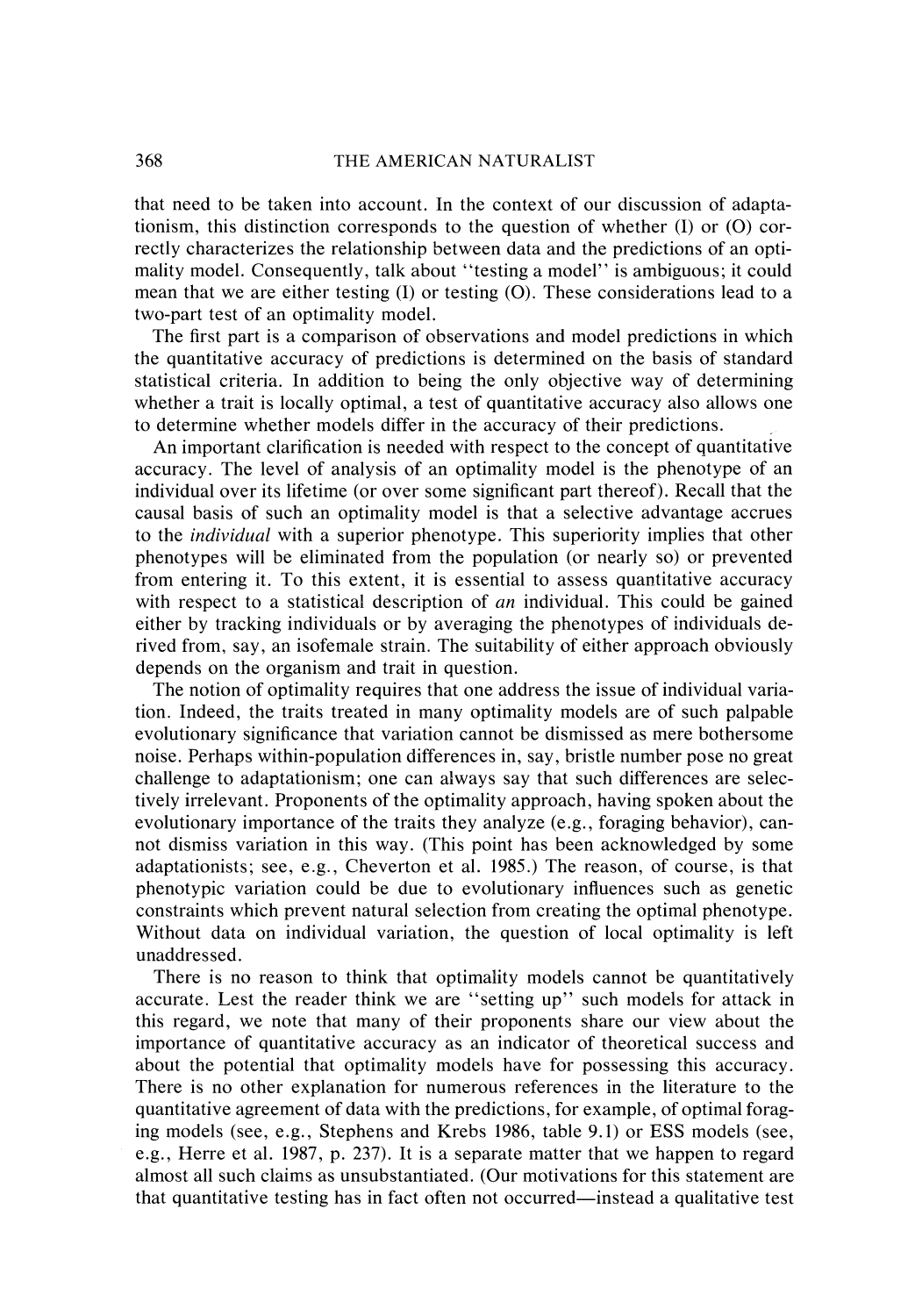has been performed—and that when true quantitative testing has occurred, agreement between predictions and data was judged without a prior or clear definition as to what constitutes an unacceptable discrepancy.)

Of course, it is of concern that investigators might differ in the statistical tests they use and thereby come to contradictory conclusions about the fit between predictions and data. For example, consider the optimal sex ratios predicted for a range of foundress numbers by most models of local mate competition (see, e.g., Hamilton 1967). One could use a goodness-of-fit test in order to assess the fit between these sex ratios and observed sex ratios. This approach almost always must lead to the conclusion that such a model is quantitatively inaccurate if the sex ratios produced by isolated females are included in a test. In many species to which these models have been applied, such females almost always produce mixed-sex broods. The prediction is that such a female should produce an allfemale brood. As a result, the expected number of males is zero and the  $\chi^2$ value for the goodness-of-fit test is infinite. On the other hand, one could assess quantitative accuracy of the model in a weaker sense by, for example, calculating the correlation between predicted and observed sex ratios and determining whether it matches or surpasses a given high value. Quantitative accuracy is a possible conclusion of such a test even when the predicted sex ratio for isolated females is included (see Orzack 1992 for further details and discussion). There is no general solution to this sort of problem. At present, at least, all we can ask is that investigators make explicit the tests they use so that subsequent investigators may apply the same test. Such standardization of protocols is essential to the construction of an unbiased test of adaptationism (see below).

The second part of the test of an optimality model is a statistical comparison of individuals (or isofemale strains, as noted earlier). In particular, one must determine whether between-individual heterogeneity in phenotype is consistent with the variation predicted by the model. If the model predicts one phenotype, one must determine whether repeated measurements of each individual imply statistical homogeneity of phenotype among individuals. This means that one must determine whether among-individual differences are repeatable (i.e., whether such differences are "real" or solely the result of measurement error). If the model predicts a set of phenotypes, one must determine whether an individual manifests (or can manifest) the predicted set of phenotypes. A necessary condition for the acceptance of (0) is that there be no significant differences among individuals in the fit of their phenotype(s) to the prediction(s). Our point is that whether the model predicts a single phenotype or many, claims of optimality must be based on multiple measurements of individuals (or isofemale strains) such that the within- and between-individual (or strain) components of phenotypic variation are characterized over the time period to which the optimality model is said to apply. In lieu of such measurements, even exact quantitative agreement between the prediction of an optimality model and a phenotypic average across individuals (or a group phenotype) does not support a claim of optimality (as in (0)). Such aggregation obscures the information needed to assess the relative importance of selective and nonselective forces that affect individuals. Acceptance of (0) requires that the relative importance of these forces be assessed.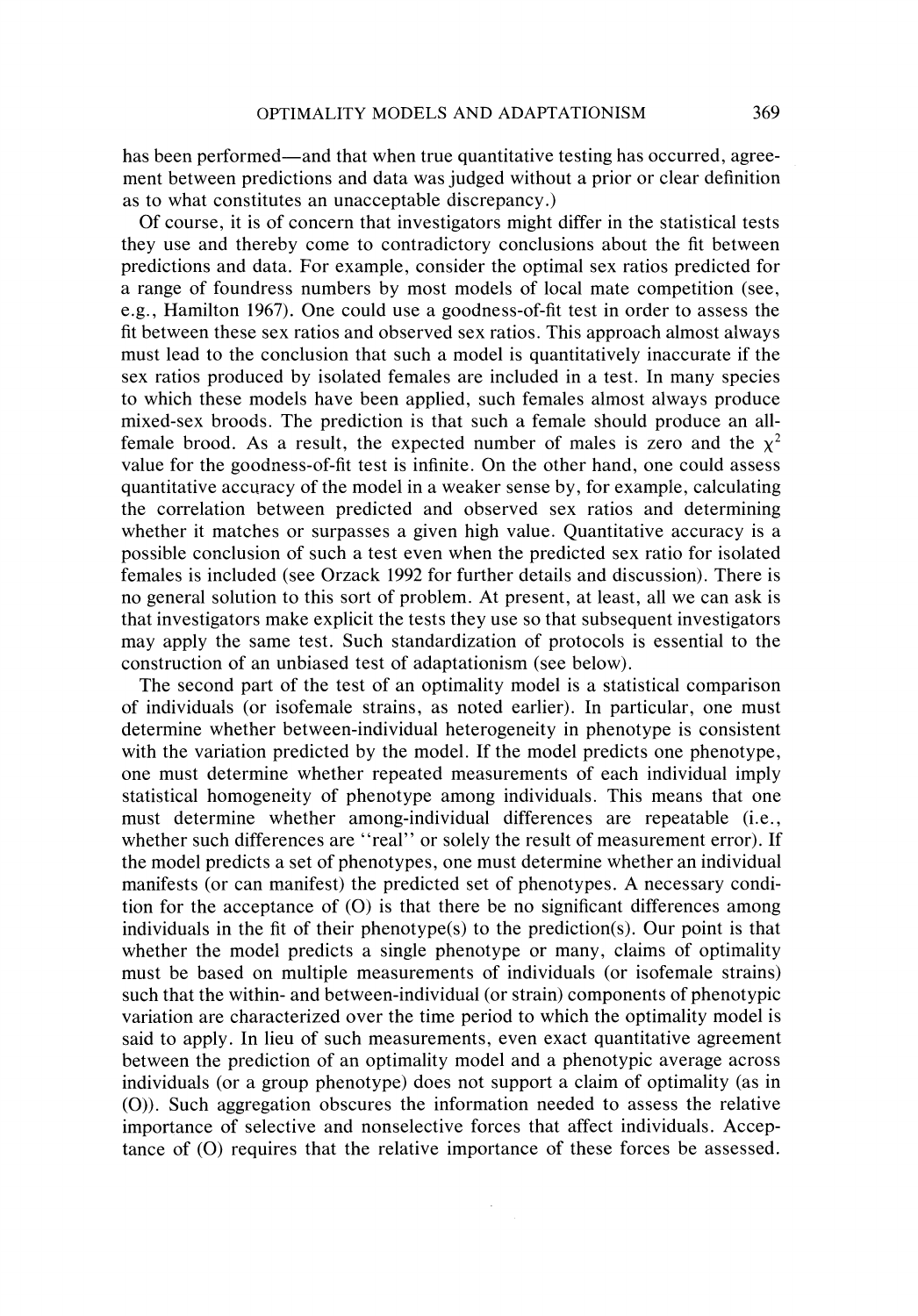|                                              |                                                           | data on<br>phenotypes of individuals    |                                           | data only on<br>population                          |  |
|----------------------------------------------|-----------------------------------------------------------|-----------------------------------------|-------------------------------------------|-----------------------------------------------------|--|
|                                              |                                                           | Homogeneity<br>of fit to<br>predictions | Heterogeneity<br>of fit to<br>predictions | phenotype or<br>average phenotype<br>of individuals |  |
| Relationship between<br>predictions and data | quantitative<br>disagreement,<br>qualitative<br>agreement | ${\rm U}$ and ${\rm I}$                 | or<br>$U$ and $I$                         | U<br>or<br>$U$ and $I$                              |  |
|                                              | quantitative<br>and<br>qualitative<br>agreement           | U, I,<br>and                            | $U$ and $I$                               | $U$ and $I$                                         |  |

FIG. 1.—The relationships among propositions  $(U)$ ,  $(I)$ , and  $(O)$  and assessments of the fit of an optimality model (see text for further details).

With data limited to a phenotypic average or to a group phenotype, one can at best support a claim that (I) is true (see fig. 1). After all, an optimality model describes the phenotype of an individual, not the adaptation of a group.

#### HOW DOES ONE INTERPRET THE RESULTS OF A TEST OF AN OPTIMALITY MODEL?

Given a quantitative analysis of the fit of model predictions to the data and an analysis of the nature of individual variation, how do these results bear on accepting any of the three propositions concerning the power of natural selection?

If an optimality model proves to be quantitatively accurate with respect to its prediction of the population and individual phenotypes (e.g., the evolutionarily stable state and the ESS, respectively) and the individuals studied are homogenous in the fit of their phenotypes to the prediction of the individual phenotype (e.g., the ESS), then it is appropriate to conclude that the trait is optimal; that is,  $(0)$  can be reasonably regarded as true (see fig. 1). If the model is quantitatively accurate with respect to its prediction of the population phenotype but not so with respect to individual phenotypes, (I) is reasonably regarded as true. Acceptance of  $(0)$  is not appropriate in this instance even though natural selection can be regarded as being a sufficient explanation of the group phenotype.

If an optimality model fails to be quantitatively accurate, the question remains as to whether it is qualitatively accurate. For example, suppose that the average sex ratios produced by every individual in some population are identically female biased although they depart significantly from the predicted female-biased value. The model correctly describes the direction in which selection is acting on the trait (because the average sex ratio is female biased). In this case, we would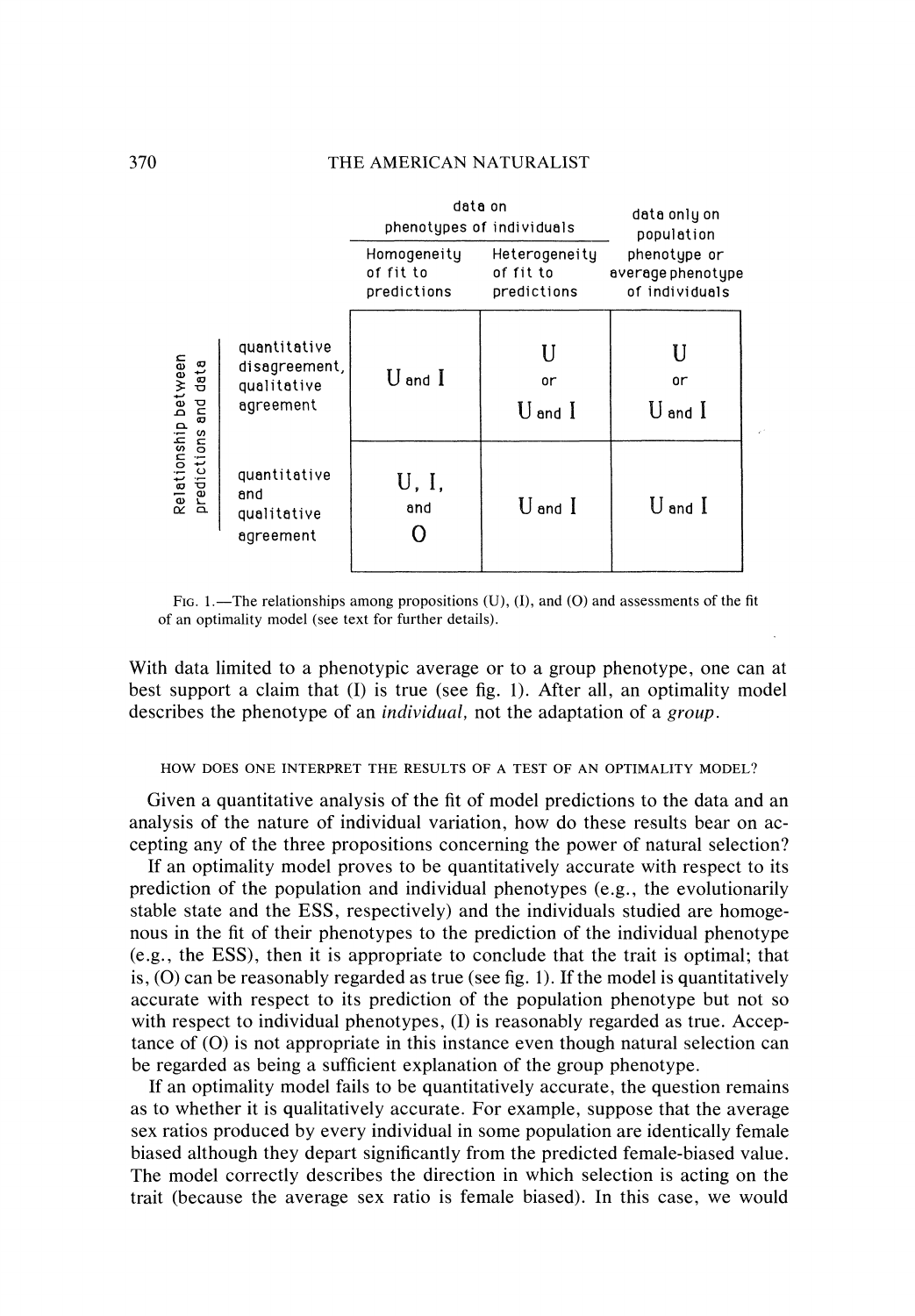conclude that the model is qualitatively accurate, though quantitatively inaccurate. Although (O) has been shown to be wrong by these findings, we believe that (I) would be a correct interpretation of the trait. In our opinion, (I) would be true even if the individuals were significantly heterogenous in the sex ratios they produce as long as the population sex ratio were significantly female biased (see fig. 1).

Another possible outcome is that the model proves to be both quantitatively and qualitatively inaccurate. The model fails not only to predict accurately the observed traits but also to capture the trends found in the data. This result would lead to the conclusion that both  $(I)$  and  $(O)$  are false. Of course, natural selection may have played some role in the evolution of the trait (i.e., (U) might still be true).

It follows from this picture of how an optimality model should be tested that whether qualitative testing is enough depends on the question one wishes to answer. If the question is whether natural selection has pushed the population in the direction of the optimum described in the model, then the issue of qualitative fit is a reasonable one to address. However, if one wishes to determine whether a trait is locally optimal, then qualitative fit is not enough (even if all individuals have an identical qualitative fit). Quantitative testing of quantitative predictions is a prerequisite to acceptance of (0). This underscores the important contrast between the idea that natural selection is important in shaping a trait and the idea that the trait is optimal. The latter thesis is more ambitious than the former and so demands more substantial evidence if it is to be accepted. (We note in this regard that all optimality models, being mathematically based, make quantitative predictions.)

The need for quantitative testing underscores the inadequacy in the context of testing optimality of the common attitude that a model captures the "essence" of a biological system if it successfully predicts a qualitative trend in the data. This attitude sometimes manifests itself in the metaphorical use of statistical language; the model is said to "account for most of the variation" or to be a "first-order" explanation, with the implication that unexplained variance is a "second-order" detail and, hence, biologically less important. We will not take issue with this attitude as a general rule of thumb in scientific inquiry. Our point, however, is that this attitude is incompatible with an adequate assessment of optimality. Qualitative testing cannot discriminate between (I) and (0).

It is implicit in the preceding discussion of how test results relate to acceptance of  $(U)$ ,  $(I)$ , and  $(I)$  that the optimality of a given trait is a proposition to be proved. The idea that optimality models "do not test the proposition that animals are optimal" (Krebs et al. 1983, p. 204) glosses over the fact that claims of optimality require support in the context of explicit models if they are to be regarded as scientific claims in the standard sense. (The same, we emphasize, is true about claims of nonoptimality.) We suspect some biologists claim that models do not test optimality because they think that nature is complex and inscrutable, at least as judged relative to the tools we use to understand it. While many traits may ultimately prove optimal, we can see no justification at present for the general attitude that model "failure" always or almost always results from an investi-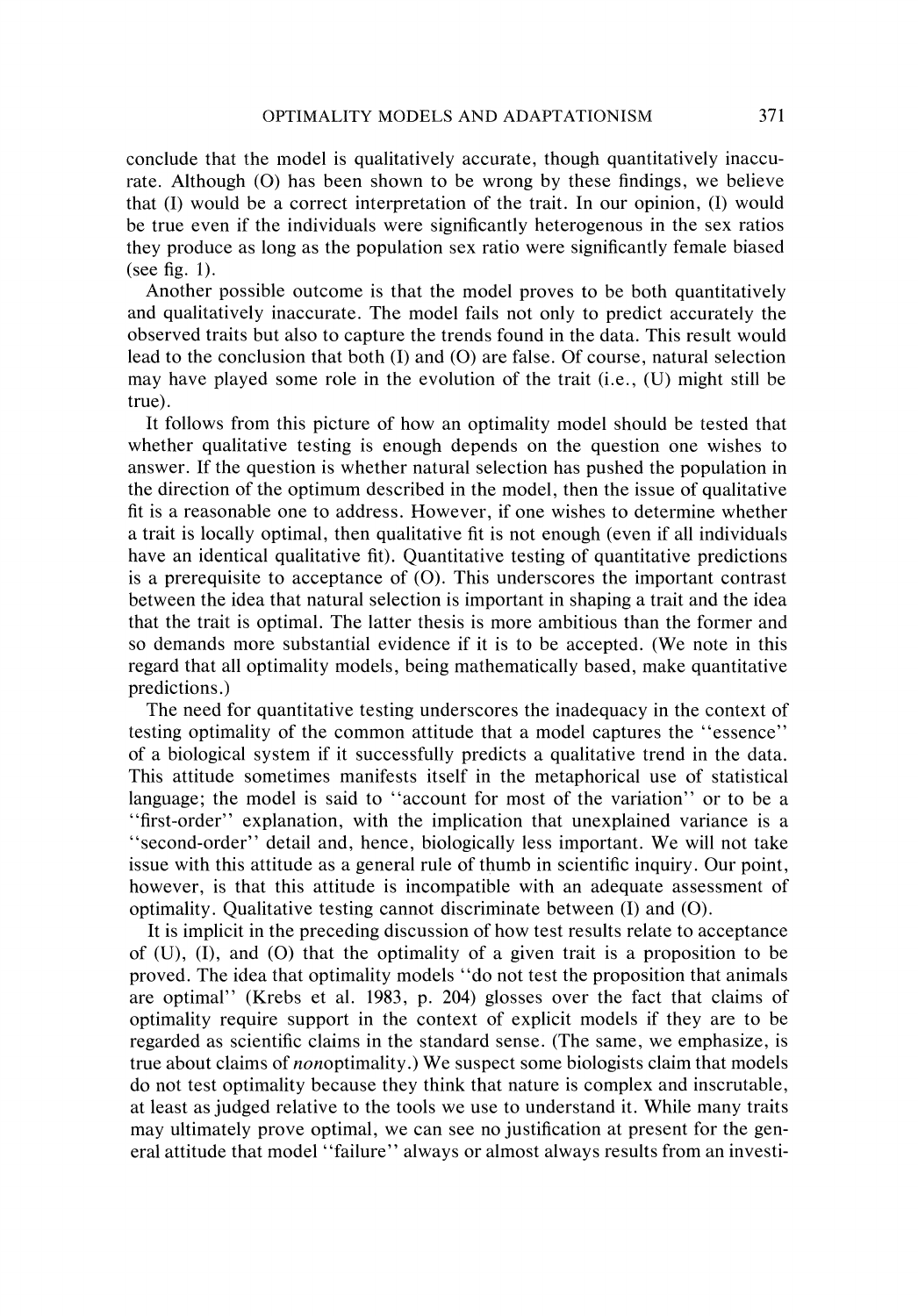# 372 THE AMERICAN NATURALIST

gator's failure to properly appreciate the nature of the optimality. Assertions of optimality must be judged in light of explicit models. In this regard, it is essential to note that the test we propose "cuts both ways" with respect to confirming or rejecting the predictions of an optimality model. There is no reason to think that homogeneity of quantitative fit to predictions cannot be achieved, since it is certainly possible that natural selection and genetics should act in the way postulated by these models. As long as such homogeneity is based on adequate comparisons (see below), it supports the adaptationist assertion that natural selection has created an optimal phenotype. We stress that no general biological arguments exist that convincingly imply that natural selection cannot create an optimal phenotype. In particular, the claim that "populations are always variable" is ambiguous in the present context. One reason is that it is not obvious that genetic variation is present for most traits of interest to adaptationists (witness the apparent absence of such variability for sex ratio traits in many species) or that mutations have any functional effects on these traits. Therefore, it is not as though mutation must be invoked as an important force affecting any trait such that (0) cannot be true (as in the case of mutation-selection balance; see Haldane 1927). Perhaps more importantly, the evolutionary implication of variability in a character cannot be judged independently of a particular optimality model. Variability by **itself** does not imply rejection of (0). As noted previously, what needs to be assessed is whether the phenotypic variability of an individual is statistically consonant with the phenotypic variability predicted for an individual by the optimality model.

Local optimality is also not ruled out by a general claim that not all variants are possible because of genetic, phylogenetic, or biomechanical constraints. That such constraints surely act to prevent globally optimal phenotypes from evolving (e.g., the nonexistence of elephants that escape predators by flying) does not imply that such constraints must prevent locally optimal phenotypes from evolving. We think the distinction between global and local constraints is almost always clear in practice for two reasons. First, many optimality models are motivated locally (i.e., by a variable trait in a species or group of related species in which other traits are invariant). So, for example, when assessing the optimality of a sex ratio trait in a species of wasp, it is reasonable to regard, say, arrhenotoky or the physical constraints engendered by the need to fly as global constraints whose presence has little or no implication for whether a locally optimal sex ratio can evolve. Second, an optimality model must be tested against data on individuals or isofemale strains from the same population if  $(O)$  is to be properly assessed. This context necessarily restricts the variety of phenotypes considered in an optimality model. After all, when studying, say, the body size of individuals in a particular wasp species, the absence of warbler-sized wasps has no implication for whether the observed body size is locally optimal.

Three general points must be made about the test we propose. The first relates to the fact that phenotypic homogeneity has evolutionary significance. The problem is that the appearance of homogeneity can result from undersampling of individuals or strains. As a result, undersampling biases one toward accepting the optimality model. The solution is to structure investigations so that standard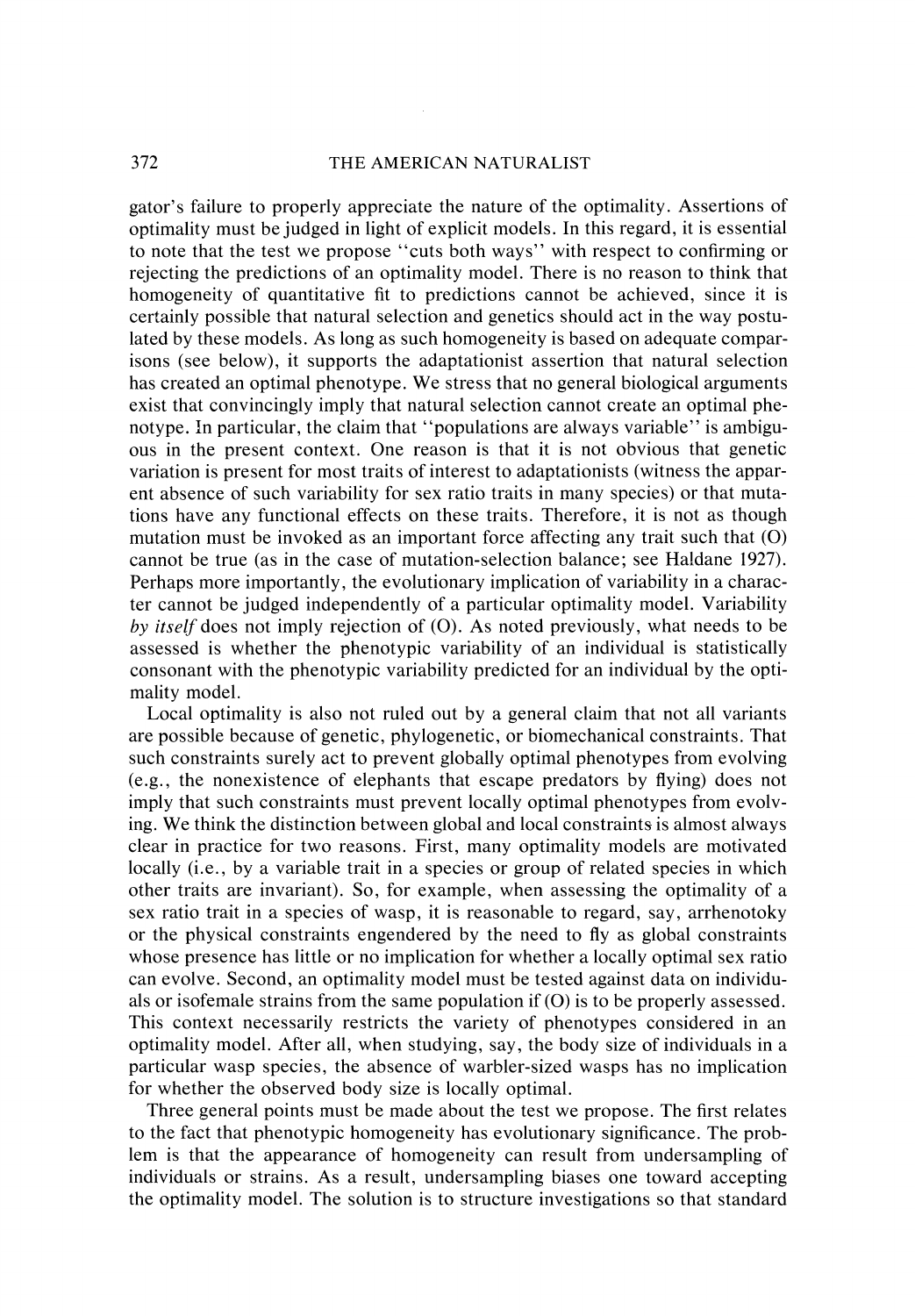criteria are used in studies. This means that investigators should study similar numbers of individuals or strains and have similar numbers of observations for each one so that the between- and within-individual components of variation are adequately characterized (at least in a relative sense). This type of standardization of protocols is needed if a test of adaptationism is to be possible (see below).

The second point is that the test is applicable to all types of optimality models including those that predict a pure phenotype. So, for example, an ESS model predicting a pure strategy is to be judged quantitatively inaccurate if a mixed strategy is observed. At best, qualitative agreement of this model with the data would support (I) as a description of the trait. Of course, another model might indicate that the trait is optimal (as in  $(O)$ ).

The final point relates to a population's lineage. It is possible that a trait deemed optimal on the basis of the test described earlier evolved to that state in a different environment or in an ancestral species. We regard this sort of possibility to be just one of a number of the potentially important evolutionary "factors" to be investigated in the analysis of a specific trait (see below). To this extent, our test of adaptationism is complementary to (and does not compete with) the phylogenetic study of adaptation (see, e.g., Brooks and McLennan 1991), especially since we believe that the latter should rest on a determination of whether (U), (I), or (0) is the best description of a trait.

#### WHICH STUDIES ALLOW AN ASSESSMENT OF PROPOSITIONS (I) AND (o)?

Although the bearing of within- and between-individual variation and quantitative testing on the question of optimality may be obvious once stated, we can find only two sets of studies in evolutionary biology in which data and analyses are structured so as to allow one to distinguish between (I) and (0).

The first set of studies focuses on the reproductive behavior of the digger wasp, *Sphex ichneumoneus* (Brockmann and Dawkins 1979; Brockmann et al. 1979). A female can dig her own nest or enter the nest of another female. (A female typically makes 12 or so of these decisions in her 6-wk lifetime.) In either case, she provisions the nest with katydids and very likely will lay an egg in the nest unless ousted by an entering female. The authors developed an ESS model to predict the optimal mix of the digging and entering behaviors. For a population in New Hampshire, the model is quantitatively accurate in that the predicted distribution of behaviors closely matches the observed distribution (Brockmann and Dawkins 1979, p. 229), and one can show that they do not differ significantly  $(\chi^2 = 0.608, df = 1, P > .05)$ . By comparing lifetime behavioral records of *individuals,* the authors also demonstrate that the evolutionarily stable state is realized as an ESS. In particular, individuals do not differ significantly in the mix of behaviors each produces (Brockmann and Dawkins 1979, p. 214). Hence, it is reasonable to conclude that individuals possess optimal nesting behavior in this population (as in (0)). In contrast, the authors conclude that their ESS model cannot be reconciled with the data from a population in Michigan (Brockmann et al. 1979, pp. 491-494).

The second set of studies focuses on the sex ratio behaviors of 12 isofemale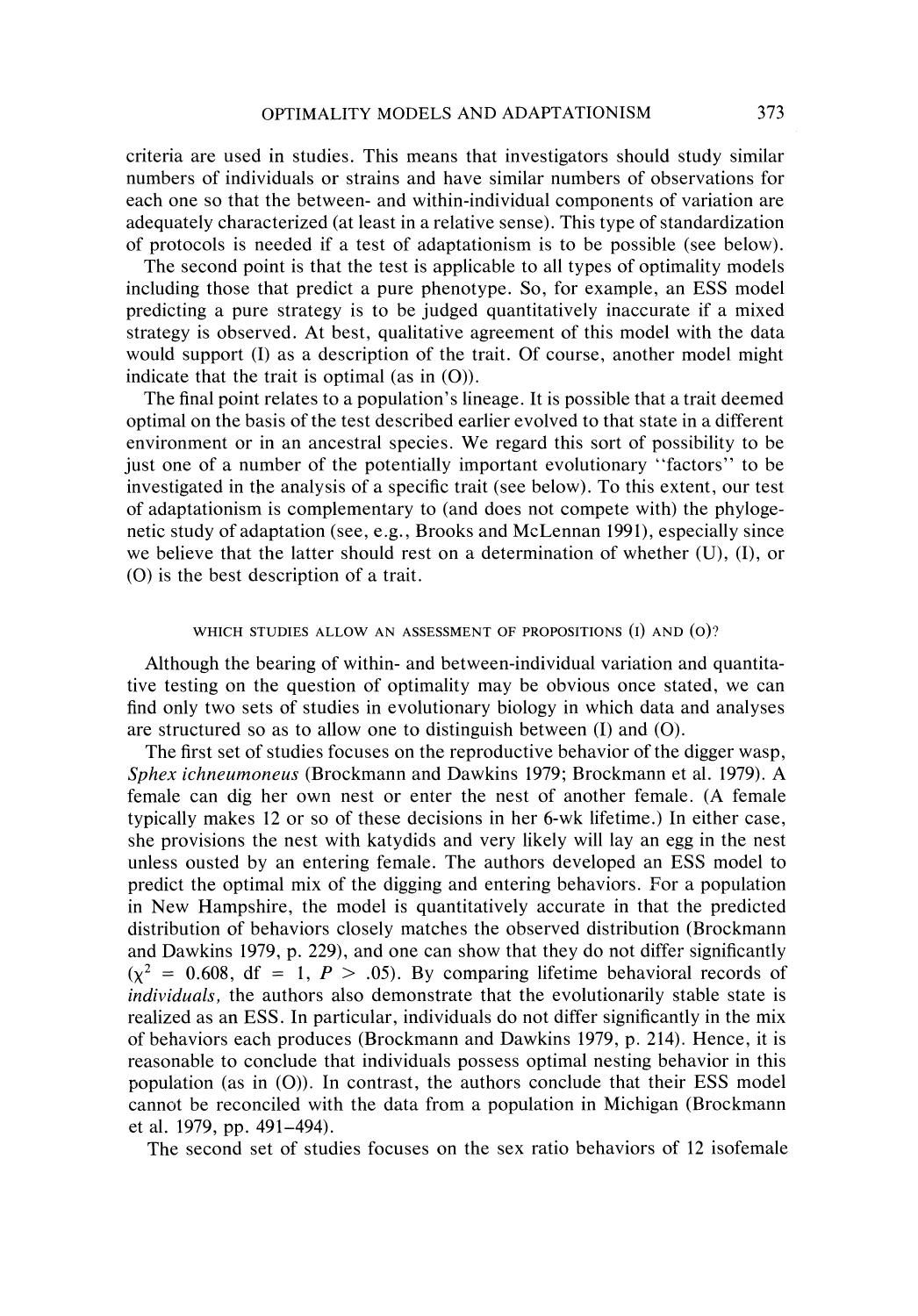# **374** THE AMERICAN NATURALIST

strains extracted from a population of the parasitic wasp, *Nasonia vitripennis*  (Orzack 1990; Orzack and Parker 1990; Orzack et al. 1991). Three behaviors were examined: the sex ratio produced by a female when alone, the sex ratio produced by a female when she recognizes previous parasitization of a host, and the "conditional" sex ratios produced by a female when ovipositing in the presence of an array of different numbers of females. The repeatability of each behavior was assessed by measuring multiple females from each strain. The predictions of ESS models for these behaviors are not quantitatively accurate. For example, none of the strains has a Spearman rank correlation between observed and optimal conditional sex ratios with a 95% confidence interval that overlaps 0.95 (see table 8 of Orzack et al. 1991). (Perfect adherence would result in a correlation of 1.0. A value of 0.95 was used because the confidence interval of a less-than-perfect correlation cannot overlap 1.0.) For all three behaviors, the associated ESS model did predict the qualitative trend in the data for most (but not all) strains. There is significant between-strain heterogeneity of fit to predictions (see fig. 1 of Orzack and Parker 1990; table 1 and figs. 5 and 6 of Orzack 1990; table 8 and fig. 6 of Orzack et al. 1991). A reasonable interpretation of these results is that natural selection is an important force causing sex ratios to evolve in the direction predicted by the models; however, the stronger thesis of optimality is not supported by the data; that is,  $(I)$  but not  $(O)$  can reasonably be regarded as true.

# WHY DO ALMOST ALL PRESENT TESTS OF OPTIMALITY MODELS FAIL TO TEST OPTIMALITY?

In the previous section, we noted two sets of studies that allow assessment of (I) and (0). (It is, of course, a different matter as to whether the conclusions reached about optimality are correct.) These studies differ from others in the literature of evolutionary biology in that they include both quantitative analyses of the accuracy of model predictions and *comparisons* of the phenotypes of individuals or isofemale strains. As noted previously, quantitative accuracy of model predictions and demonstration of phenotypic homogeneity are essential to assessment of (0). We stress that the latter need not imply a lack of heterogeneity among individuals at one time. Recall, for example, that, at any one time in the New Hampshire population of *Sphex,* a given female may be digging a burrow while another female is entering a burrow. Nonetheless, the mix of these behaviors is statistically homogenous across the individuals studied.

We have looked at hundreds of other tests of optimality models. In particular, we examined studies relating to many kinds of behavioral, morphological, and physiological traits and our search included the journals the *American Naturalist, Animal Behaviour, Behavioral Ecology, Behavioral Ecology and Sociobiology, Ecology, Evolution,* and *Evolutionary Ecology.* In addition, we have looked at almost all of the tests cited in Maynard Smith (1982) and those cited in Krebs et al. (1983) and Stephens and Krebs (1986) for which these authors claim there is quantitative agreement with the model. Most of the studies we have looked at test only a qualitative prediction of the model against a population phenotype or a phenotypic average. As a result, each of these studies supports (I) at best. A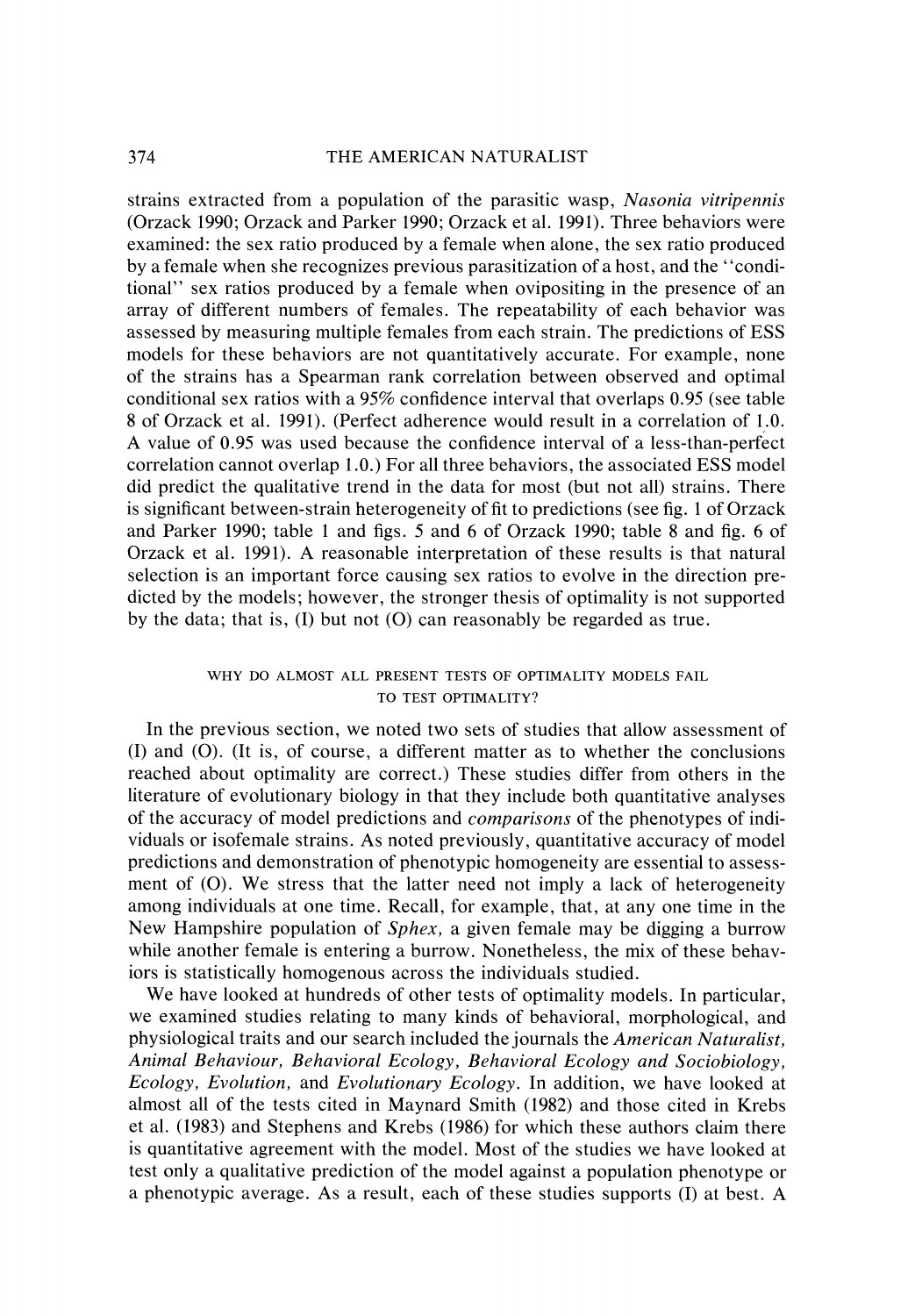second group of studies includes *one* of the following analyses: a quantitative analysis of the accuracy of the predictions of the associated optimality model, or some comparison of the phenotypes of individuals and/or an assessment of phenotypic repeatability. Nonetheless, the absence of either one of these analyses implies that all of these studies lack the structures in their data or analyses that allow assessment of  $(I)$  and  $(O)$ . We note that there seems to be no association between the lack of the appropriate data and analyses and the nature of the conclusions drawn in that the studies we have considered include those accepting optimality and those rejecting it.

We likely have overlooked or misjudged some studies that do allow one to distinguish between  $(I)$  and  $(O)$ , and we hope readers will bring these studies to our attention. We make no absolute claim as to the number of studies in which the structure of the data and analyses allow one to choose between (I) and (0). Perhaps a few more such studies are present in the literature. What we are certain of is the great rarity of such studies relative to the total number of studies of optimality models.

### WHAT DOES WITHIN-POPULATION HETEROGENEITY MEAN?

Within-population heterogeneity of fit to the prediction of an optimality model has several possible explanations. One is that the phenotype undergoing selection is some complex of traits, not the single trait treated in the model under test. In this case, the model is mistaken and needs to be replaced by some other optimality model, Another possibility is that a critical assumption underlying the optimality approach-that the genetics of the character does not "get in the way"-has been violated. The heterogeneity could be due to genetic phenomena such as epistasis, heterosis, or pleiotropy, which could prevent the evolution of the optimal phenotype. Alternatively, it may be that the genetic assumptions of the optimalily model are correct but natural selection has acted to achieve only an evolutionarily stable state, for example. In the specific context of the sex ratio behaviors of *Nasonia vitripennis* discussed earlier, there are several reasons to believe that each individual should possess the ESS if genetically possible (Orzack et al. 1991). Hence, it is likely (but still unproven) that the observed heterogeneity of fit to ESS predictions is due to the fact that genetics "has gotten in the way."

The interpretation of within-population heterogeneity relates to a critical issue concerning optimality. It is often claimed that disagreement between the predictions of an optimality model and the data stems from misunderstanding the constraints (see, e.g., Cheverton et al. 1985). The underlying notion is that the trait is optimal given the appropriate constraints. Such a conclusion may be reasonable if the revised model results in the "resolution" of between-individual heterogeneity-that is, if individuals are statistically homogenous with respect to the quantitative fit of their phenotypes to the predictions of the revised model. (Of course, there should be some reasonable independent basis for justifying the new choice of constraints.) However, the notion of optimality loses all meaning if betweenindividual heterogeneity of phenotypes is regarded as consistent with optimality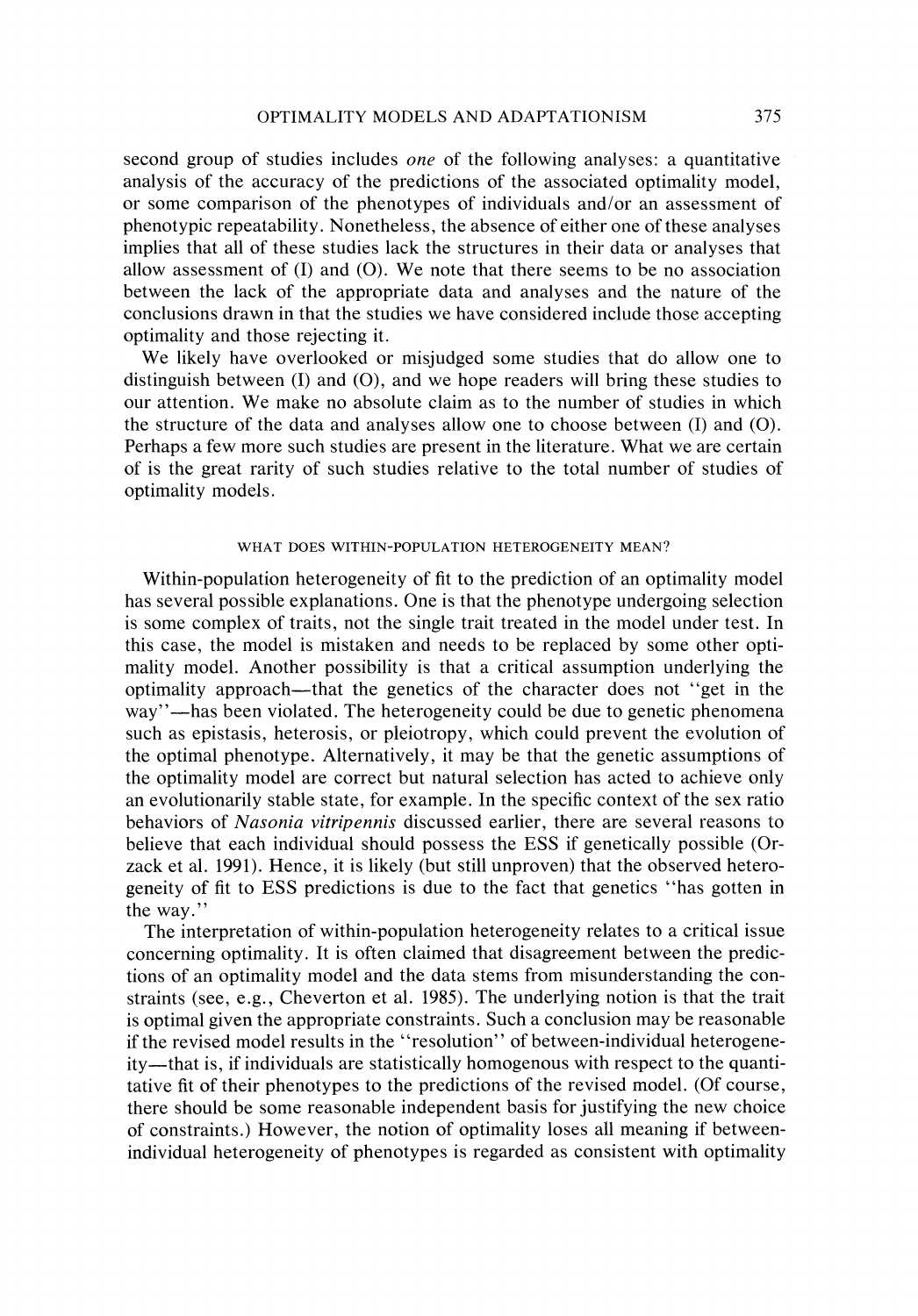#### 376 THE AMERICAN NATURALIST

because one posits a different constraint for each individual. Optimality means that the trait is the best relative to traits possessed by other individuals. The implied context of this definition is a population defined in the modern microevolutionary sense (*i.e.*, one in which individuals with different phenotypes interact with each another). To argue that every individual is optimal in a different way because of different constraints removes this essential causal basis of the definition of optimality.

#### THE TEST OF ADAPTATIONISM

We believe that the results obtained in the analyses of *Sphex ichneumoneus* and *Nasonia vitripennis* do not fully support the adaptationist claims about genetics and natural selection that underlie the predictions of optimality models. But the obvious weakness to any present claim about the validity of adaptationism relates to the ensemble nature of the test of this thesis. We simply need more studies in which the predictions of an optimality model are quantitatively compared with data on individual phenotypes and in which there is a statistical comparison of individuals or isofemale strains.

The process we envisage for testing adaptationism is the same that any science confronts when it tries to assess the correctness of an "ism." The validity of a research program—adaptationism in evolutionary biology, behaviorism in psychology, functionalism in cultural anthropology—cannot be assessed by examining the way a single specific model conforms to a single data set (Sober 1988, 1993; Mitchell and Valone 1990). Rather, the investigation of a trait like the reproductive behavior of *Sphex* is a project in which, as time goes on, some optimality models may be replaced by others and more limited data sets may be supplanted by more inclusive ones. Some reasonable optimality account of the trait might be found to be adequate. We can eventually assemble the results of investigations of many traits and assess the correctness of adaptationism. However, the issue cannot be addressed directly but only after separate and more focused investigations have been carried out. At present, as described earlier, of the two sets of appropriately structured studies, one results in the conclusion that the trait in question is optimal, while another leads to the conclusion that the traits are not optimal. (We ignore the results for the Michigan population of Sphex because the test of optimality for this population is not complete, there being no quantitative comparison of the predicted and observed distributions of reproductive behaviors. We also suspect the sex ratio traits in Nasonia are interrelated enough that they should be treated as one trait in the present context. See later discussion.) As the number of studies grows, we expect that the fraction of investigations in which optimality is demonstrated will come to differ from 0.5. Of course, there will be mistaken assessments of particular traits that may eventually be revised as better data and models become available. On the one hand, revised optimality models may often lead to the reassignment of some traits from the categories supporting  $(U)$  and  $(I)$  to the category supporting  $(O)$ . On the other hand, questions can be raised about any optimality model (like any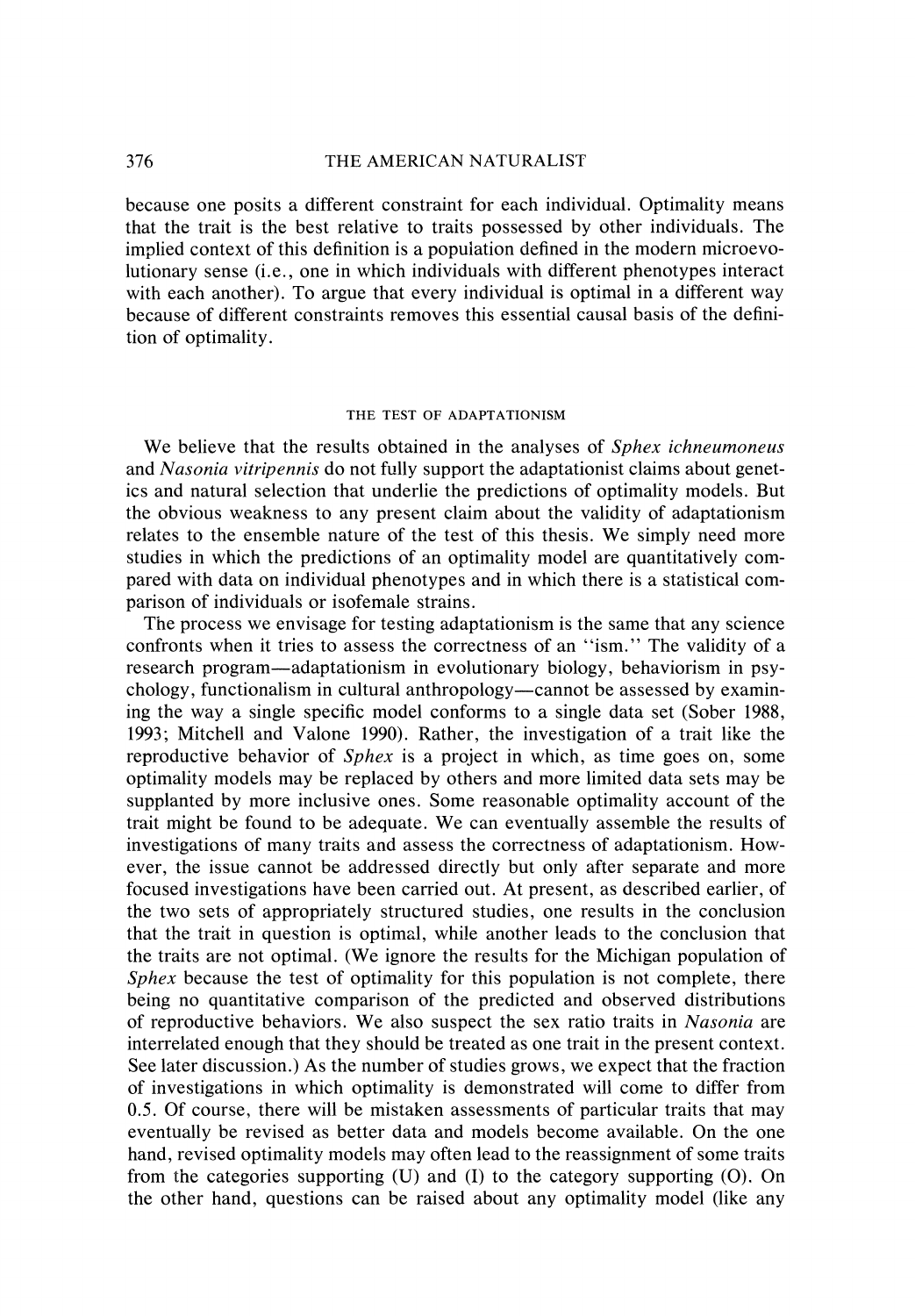evolutionary model) as to whether any given assumption about constraints or ancestral variation is correct and about whether parameters can be estimated precisely (R. Lewontin, personal communication). In many instances, such questions will probably lead to reassignment of traits from the category supporting (O) to the categories supporting  $(U)$  and  $(I)$ . Nonetheless, there is no reason to think that misassessments will bias the proportion of studies favoring optimality at any one time. To this extent, our test of adaptationism does not depend on a final assessment of the optimality of any given trait. Nor is it dependent on the absence of investigator bias. We hope that readers see why it is appropriate to regard the optimality of a given trait not as a *premise* but as a possible *conclusion* resulting from a specific test. However, we suspect that some readers will be unconvinced. All we ask in particular instances is that investigators determine in the standard manner described earlier whether the presently available optimality model is a sufficient explanation of the data. Such assessments contribute to the test of adaptationism regardless of whether the investigator is convinced either that no optimality model could ever be a sufficient explanation of the trait or that such a model must exist.

The test of adaptationism we advocate need not engender an interminable debate. Forty or *50* appropriately structured studies might well provide a reasonable assessment of adaptationism. For example, if 45 of the *50* tests lead to the conclusion that the trait in question is locally optimal, in our opinion one could conclude that adaptationism is correct. Attainment of some agreed-on number of tests should be a goal of evolutionary biologists. (In these days of the Human Genome Project, it may be appropriate—and perhaps even more useful—to organize a far cheaper Adaptationism Project in order to coordinate quantitative studies of optimality models.) In any case, we hope it is clear why common approaches to data collection and analysis of optimality models do not permit an adequate assessment of adaptationism. There are three reasons to be hopeful that such an assessment is achievable. First, we suspect that many present tests of optimality models may be based on data that are appropriately structured. In particular, we suspect that multiple measurements of individuals or isofemale strains are often made but that this facet of the data has been ignored probably because the importance of assessing the nature of phenotypic heterogeneity in the context of testing an optimality model has been unclear. Second, a number of studies can underwrite a test of (0) because data on individual differences are known to be available, although the present analyses at best allow acceptance of (I) (see, e.g., Waddington and Holden 1979). The final reason is that there are a number of traits for which it is clear that presently available data could be combined with the predictions of an optimality model in order to allow assessment of (0). The test simply needs to be "assembled." One example is the sex ratio in humans. As is well-known, the observed population sex ratio at the onset of reproduction fits the quantitative prediction of an optimality model, and comparison of families has not revealed genetic variation for this trait. In addition, birth sex ratios are significantly male biased, which indicates that the sex ratio may not be explainable by a competing nonoptimal explanation (i.e., selection for "honest meiosis"). Thus, at present acceptance of (O) seems reasonable.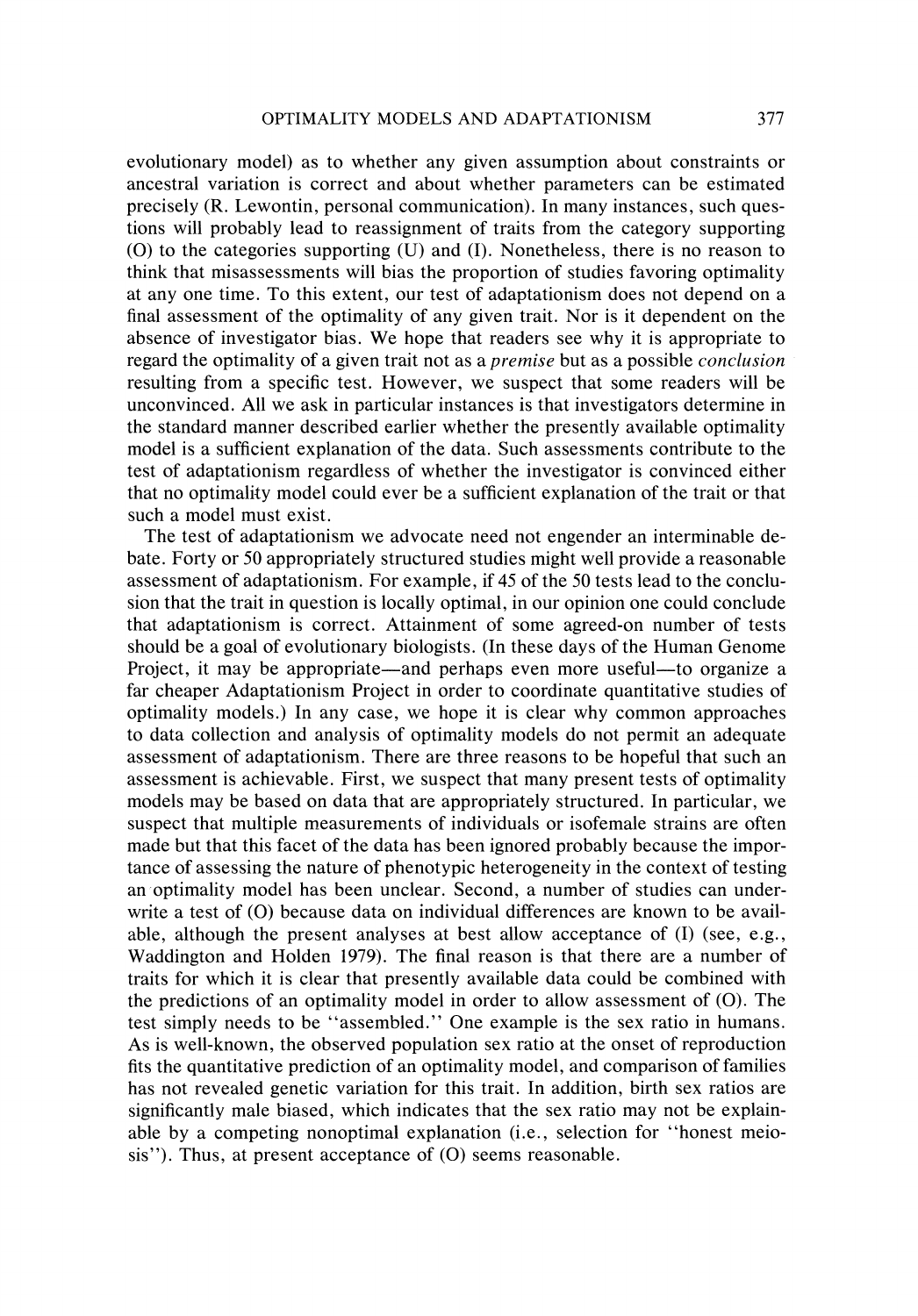For all three of these reasons, a test of adaptationism of the size mentioned earlier might even be attainable in the next 10 yr or so.

## PRESENTLY UNRESOLVED PROBLEMS WITH THE TEST OF ADAPTATIONISM

Like any exercise in comparative biology, an ensemble test of adaptationism faces some ambiguity as to how instances of biological phenomena are defined. Some of this ambiguity relates to the study of different traits in the same population. For example, we counted the three sex ratio traits of *Nasonia* as one when tallying the studies that contribute to the test of adaptationism. We did so on the basis of data that indicate that first and second sex ratios are significantly correlated (Orzack and Gladstone 1994). To this extent, our counting protocol was conservative. In general, at the present time we have no magical procedure for counting traits other than to suggest that investigators be conservative in the way we have been (except if statistical analyses reveal independence of the traits). Even this approach is problematic in that it is unclear how to assess an investigation of, say, two correlated traits in which one is classified as optimal and one is not.

There is also ambiguity in regard to assessing analyses of the same trait in different populations (or species). Are we to regard such studies as independent contributions to the test of adaptationism? To some extent, the answer depends on how "densely" the traits are sampled. After all, assessments of the optimality of almost any trait in a *Drosophila* species and in, say, a vertebrate can be regarded as independent contributions to the test of adaptationism. In general, the problem of determining independence would appear to be tractable given present techniques (e.g., molecular genetic analyses to determine the extent of gene flow within a species and phylogenetic analyses to determine whether, say, a species could have inherited an optimal trait from an ancestor).

We note that none of these problems appears to be insurmountable, and the degree of their actual effects on the test of adaptationism wil be unassessable until more optimality models are tested in a way that allows discrimination between (I) and  $(O)$ .

### THE SIGNIFICANCE OF OPTIMALITY MODELS

Our goal in writing about how optimality models should be tested and about inappropriate testing of these models is not to attack adaptationism. Instead, we wish to promote a valid assessment of this research program. We are motivated by a strong belief in the importance of optimality models for understanding evolution. They are too important to be applied in an inexact way and to have unsubstantiated conclusions drawn about their explanatory power (see also Austad 1984).

In this regard we note that optimality models are important even if they do not explain data. A fundamental contribution of such models is that they describe what organisms *should* do in particular instances (see also Stearns and Schmid-Hempel 1987). Viewed in this way, optimality models of foraging behaviors, for example, clearly are extremely successful. They have led to a much clearer theo-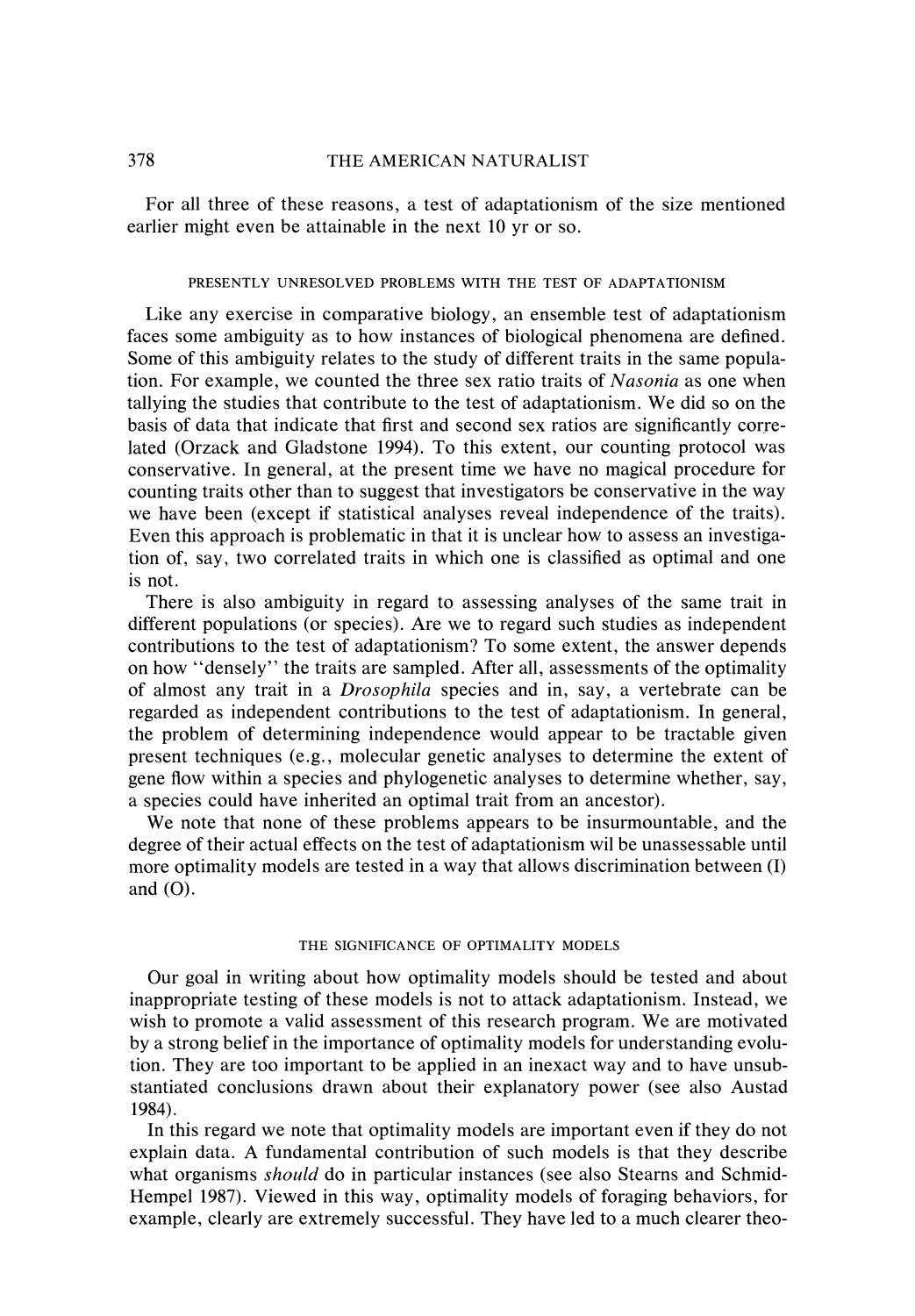retical understanding of natural selection in populations experiencing spatial and temporal variability of resources. This success is independent of whether tests of these models lead to the conclusion that optimal foraging behaviors have evolved.

Nonetheless, it is important in evolutionary biology to work toward the integration sf theory and data. Perhaps it is the desire to do so that has often led proponents of optimality models to regard any correspondence between theory and data as evidence for the optimality of individual phenotypes, Optirnality models deserve better. At stake is our ability to assess the truth of adaptationism.

#### ACKNOWLEDGMENTS

We thank S. Abrams, S. Arnold, J. Beatty, J. Brown, J. Bull, J. Crow, C. Dennistsn. S. Frank, J. Kingsolver, M.Kreitman, E. Leigh. **W.** Lewontin. 9. Maynard Smith, D. Parker, M. Rausher, and S. Skinner for advice, critical comments, or discussions and an anonymous reviewer for mentioning flying elephants. S.O.-thanksB. Charlesworth, M. Kreitman, and the Department of Ecology and Evolution at the University of Chicago for support.

#### LITERATURE CITED

- Austad, S. N. 1984. A classification of alternative reproductive behaviors and methods for field-testing ESS models. American Zoologist 24:309-319.
- Brockmann. H. J., and R. Dawkins. 1979. Joint nesting in a digger wasp as an evolutionarily stable preadaptation to social life. Behaviour 71:203-245.
- Brockmann, H. J., A. Grafen, and R. Dawkins. 1979. Evolutionarily stable nesting strategy in a digger wasp. Journal of Theoretical Biology 77:473-496.
- Brooks. D. R.. and D. A. McLennan. 1991. Phylogeny, ecology, and behavior: a research program in comparative biology. University of Chicago Press, Chicago.
- Cain. A. J. 1989. The perfection of animals. Biological Journal of the Linnean Society 36:3-29.
- Cheverton. J.. A. Kacelnik, and J. R. Krebs. 1985. Optimal foraging: constraints and currencies. Pages 109-126 in B. Hölldobler and M. Lindauer, eds. Experimental behavioral ecology and sociobiology. Sinauer, Sunderland. Mass.
- Crow, J., and M. Kimura. 1970. An introduction to population genetics theory. Harper & Row, New York.
- Eshel. 1. 1982. Evolutionary stable strategies and viability selection in Mendelian populations. Theoretical Population Biology 22:204-217.
- Gillespie. J. H. 1977. Sampling theory for alleles in a random environment. Nature (London) 266: 443-445.
- Gould, S. **Y.,** and R. C. Lewontin. 1979. The spandrels of San Marco and the Panglossian paradigm: a critique of the adaptationist programme. Proceedings of the Royal Society of London B, Biological Sciences 205:581-598.
- Haldane, J. B. S. 1927. A mathematical theory of natural and artificial selection. V. Selection and mutation. Proceedings of the Cambridge Philosophical Society 23:838-844..
- Hamilton, W. D. 1967. Extraordinary sex ratios. Science (Washington. D.C.) 156:477-488.
- Herre, E. A., E. G. Leigh, Jr., and E. A. Fisher. 1987. Sex allocation in animals. Pages 219–244 in S. C. Stearns, ed. The evolution of sex and its consequences. Birkhauser. Basel.
- Hines, W. 6.S. 1980. Strategy stability in complex populations. Journal of Applied Probability 17:600-610.
- 1982. Mutations, perturbations and evolutionarily stable strategies. Journal of Applied Probability 19:204-209.
- -. 1987. Evolutionarily stable strategies. Theoretical Population Biology 31: 195-272.
- -- , 1990. A discussion of evolutionarily stable strategies. Pages 229-267 in S. Lessard, ed.